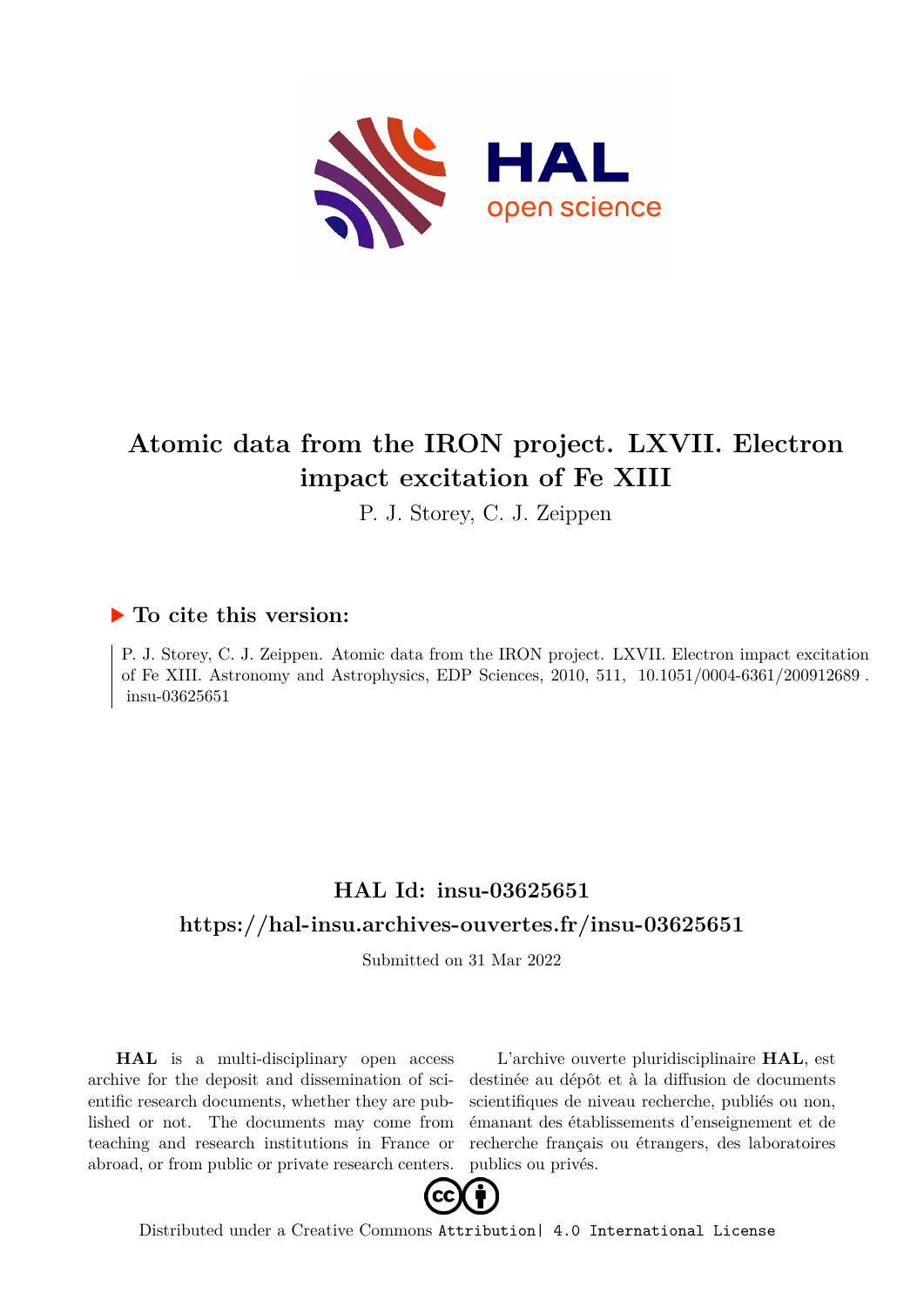A&A 511, A78 (2010) DOI: 10.1051/0004-6361/[200912689](http://dx.doi.org/10.1051/0004-6361/200912689) © ESO 2010



## **Atomic data from the IRON project**

## **LXVII. Electron impact excitation of Fe XIII**-

P. J. Storey<sup>1</sup> and C. J. Zeippen<sup>2</sup>

<sup>1</sup> Department of Physics and Astronomy, University College London, Gower Street, London WC1E 6BT, UK e-mail: pjs@star.ucl.ac.uk

<sup>2</sup> Observatoire de Paris, UMS 2201, CNRS/INSU, 61 avenue de l'Observatoire, 75014 Paris, France

Received 12 June 2009 / Accepted 14 December 2009

#### **ABSTRACT**

A new *R*-matrix calculation of rate coefficients for electron collisional excitation of Fe XIII is presented and compared to recent calculations of comparable complexity. At temperatures at which  $Fe^{12+}$  is typically found in the solar corona, the present results, which use the intermediate coupling frame transformation method, show significant differences compared to some earlier work. We use a large configuration interaction calculation with extensive correlation to assess the accuracy of our and earlier workers' scattering targets.

**Key words.** atomic data – Sun: corona – techniques: spectroscopic

#### **1. Introduction**

The rates for electron impact excitation of  $Fe^{12+}$  are principally of interest for collisionally ionized gases such as the coronae of the Sun and other stars and fusion plasmas. In such conditions  $Fe^{12+}$  has its maximum abundance at an electron temperature of  $\approx 1.6 \times 10^6$  K (Bryans et al. 2006). At this temperature electron collisions can excite the levels of the ground  $3s<sup>2</sup>3p<sup>2</sup>$  configuration and also the higher lying  $3s3p<sup>3</sup>$  and  $3s<sup>2</sup>3p3d$  configurations. Radiative decays from these two latter configurations give rise to spectral lines in the EUV at wavelengths between 200 and 500 Å, while transitions within the ground configuration result in visible and UV lines. The relative intensities of these lines provide many useful temperature and density diagnostics as discussed, for example, by Keenan et al. (1995) or Landi (2002) and references therein.

Cross-sections for electron collisional excitation of the terms of the  $3s^23p^2$  configuration were first calculated by Czyzak et al. (1967) in the distorted wave approximation, while Flower (1971) used the same method and included the additional configurations,  $3s3p<sup>3</sup>$  and  $3s<sup>2</sup>3p3d$ . These early scattering calculations, limited by available computing resources, both in hardware and software, were unable to incorporate the significant configuration interaction in this ion, which was discussed by Flower  $\&$ Nussbaumer (1974) in some detail. The distorted wave method was also used by Fawcett & Mason (1989), who used a limited configuration basis and the distorted wave method but used Slater parameter optimization to bring the target energies into better agreement with experiment. As we shall see in later sections of this paper, the omission of important configuration interaction leads to significant errors in oscillator and collision strengths and is still an issue with some of the most recent

cdsarc.u-strasbg.fr (130.79.128.5) or via

calculations. The early calculations employing the distorted wave approximation could only approximate the effects of resonances. The most recent work (Tayal 1995; Gupta & Tayal 1998; Tayal 2000; Aggarwal & Keenan 2004, 2005) and the present work employ the close-coupling approximation to delineate resonance structures in detail. The calculations described in the first three of these papers, and the present one, also account for relativistic effects through the use of the Breit-Pauli Hamiltonian, while Aggarwal & Keenan (2004, 2005) use a fully relativistic treatment. The calculation described in the following sections uses the *R*-matrix formulation of the close-coupling approximation combined with the intermediate coupling frame transformation method. Details and references for these techniques follow in Sect. 2.2

#### **2. Atomic data**

#### 2.1. Background

In Fig. 1 we show the distribution of the energetically lowest electron configurations of  $Fe^{12+}$ . Transitions between the 3s3p<sup>3</sup> and  $3s^23p3d$  configurations and the ground  $3s^23p^2$  give rise to the observed spectral lines in the far UV.

In selecting a set of configurations to form the scattering target, two considerations need to be borne in mind:

Firstly, levels of the  $3s^2\pi^3$  and  $3s^2\pi^3$  configurations may be populated by cascade from levels of energetically higher configurations. For this process to be effective, there should be strong electric dipole transitions between the higher configurations and  $3s3p<sup>3</sup>$  and  $3s<sup>2</sup>3p3d$ . In Fe<sup>12+</sup>, the relevant configurations in the  $n = 3$  complex are  $3p^4$ ,  $3s^3p^23d$  and  $3s^23d^2$ . These three configurations can be populated by electron excitation from the ground configuration, although the process is expected to be relatively weak as they are of the same parity as the ground configuration. The process of population by excitation and radiative cascade may, nonetheless, be significant for those

<sup>\*</sup> Full Tables 7 and 8 are only available in full in electronic form at the CDS via anonymous ftp to

<http://cdsweb.u-strasbg.fr/cgi-bin/qcat?J/A+A/511/A78>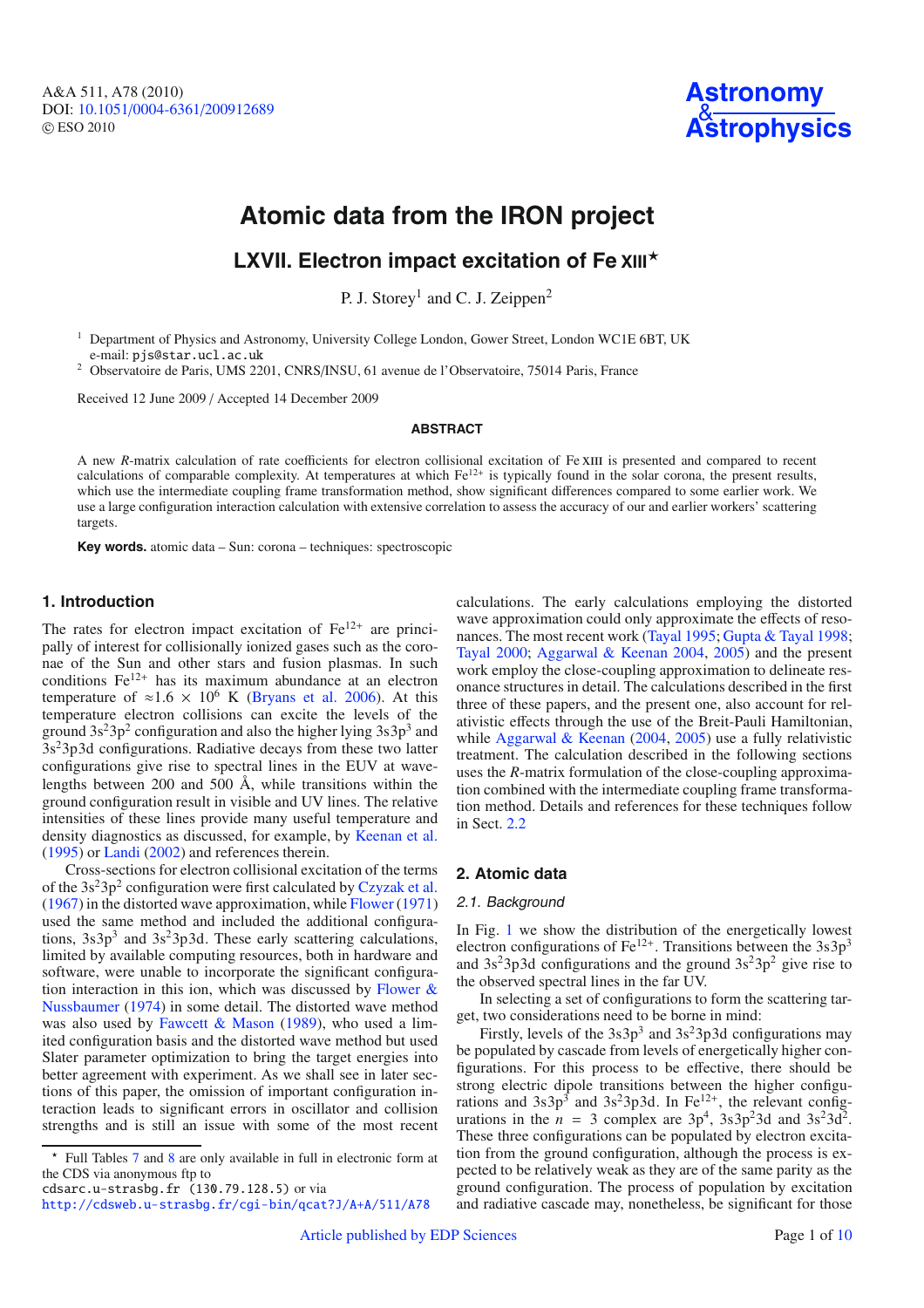

[Fig. 1.](http://dexter.edpsciences.org/applet.php?DOI=10.1051/0004-6361/200912689&pdf_id=1) The energetically lowest electron configurations of Fe<sup>12+</sup>. Numbers in parentheses indicate the number of terms in that configuration. Odd parity configurations are indicated by italics. The dashed line indicates the extent of the 54 terms in the close-coupling expansion.

states of  $3s3p<sup>3</sup>$  and  $3s<sup>2</sup>3p3d$  for which direct electron excitation from the ground terms is inefficient.

Secondly, those configurations which are connected to  $3s3p<sup>3</sup>$ and  $3s<sup>2</sup>3p3d$  by strong electric dipole transitions are also those to which important resonance series converge and these resonances may have a significant effect on collision cross-sections *between* levels of the  $3s^3p^3$  and  $3s^23p^3d$  configurations.

For these two reasons it is important that all levels of the  $3p<sup>4</sup>$ ,  $3s3p<sup>2</sup>3d$  and  $3s<sup>2</sup>3d<sup>2</sup>$  configurations are included in the close coupling expansion for the scattering process. The dashed line in Fig. 1 shows the extent of the target in our calculation, which comprises 54 *LS* terms and 114 levels. Other configurations of the  $n = 3$  complex are included in the expansion of the target wavefunctions and these are discussed further in the next section.

#### 2.2. The scattering target

The strongest Fe XIII UV emission lines are excited by electron collisional transitions from the levels of the ground electron configuration, principally the  $3s^23p^2$  <sup>3</sup>P<sub>J</sub> levels. We seek a representation of the scattering target where the strongest of these collisional excitation processes are accurately treated. To this end, we construct a large multi-configuration basis incorporating correlation orbitals, with the aim of determining accurate values for the electric dipole oscillator strengths between the levels of the  $3s<sup>2</sup>3p<sup>2</sup>$  configuration and the upper levels responsible for the UV emission lines. The results of this large 72 configuration (hereafter 72CF) calculation can be compared with those from our, and other workers target calculations to obtain an estimate of the quality of the resulting collision strengths, at least for the strong dipole transitions.

In Table 1, we list the electron configurations in the 72CF calculation. The wave functions were calculated with the general purpose atomic structure code SUPERSTRUCTURE (Eissner et al. 1974; Nussbaumer & Storey 1978), and the scaling parameters,  $\lambda_{nl}$ , for the statistical model potentials in which the orbital functions are calculated are given in Table 2. A negative scaling parameter signifies a correlation orbital that is calculated in a Coulomb potential with central charge number  $Z|\lambda_{nl}|$ where  $Z = 26$ . Table 3 shows the resulting *af* values between the terms of the three energetically lowest configurations calculated in *LS* -coupling in the length and velocity formulations, which

**Table 1.** Electron configuration basis for the 72CF calculation.

| $3s^2 3p^2$ $3s 3p^3$                          |                                                                             |  |                                                                                                                                           |
|------------------------------------------------|-----------------------------------------------------------------------------|--|-------------------------------------------------------------------------------------------------------------------------------------------|
| 3p <sup>4</sup>                                |                                                                             |  |                                                                                                                                           |
|                                                | 3s 3p <sup>2</sup> 3d 3s <sup>2</sup> 3p 3d                                 |  |                                                                                                                                           |
|                                                | $3p^3$ 3d                                                                   |  |                                                                                                                                           |
| $3s^2$ 3d <sup>2</sup> $3s$ 3p 3d <sup>2</sup> |                                                                             |  |                                                                                                                                           |
| $3p^2 3d^2$                                    |                                                                             |  |                                                                                                                                           |
| $3s\,3d^3$                                     | $3p$ 3d <sup>3</sup>                                                        |  |                                                                                                                                           |
|                                                |                                                                             |  | $3s^2 3p \overline{4}l$ $3s 3p^2 \overline{4}l$ $3p^3 \overline{4}l$ $3s^2 3d \overline{4}l$ $3s 3p 3d \overline{4}l$ $l = 0, 1, 2, 3$    |
|                                                |                                                                             |  | $3s^2 3p \overline{5}l$ $3s 3p^2 \overline{5}l$ $3p^3 \overline{5}l$ $3s^2 3d \overline{5}l$ $3s 3p 3d \overline{5}l$ $l = 0, 1, 2, 3, 4$ |
| $3s^2\overline{4}l^2$                          | $3s\ 3p\ \overline{4}l^2$ $3p^2\ \overline{4}l^2$ $3p\ 3d\ \overline{4}l^2$ |  | $l = 0, 1, 2, 3$                                                                                                                          |

Table 2. Orbital scaling parameters<sup>†</sup> for the 72CF calculation.

| 1s 1.4009 |                                                                                                                             |  |  |
|-----------|-----------------------------------------------------------------------------------------------------------------------------|--|--|
|           | 2s 1.1147 2p 1.0577                                                                                                         |  |  |
|           | 3s 1.1331 3p 1.1056 3d 1.1310                                                                                               |  |  |
|           | $\overline{4}$ s -0.9817 $\overline{4}$ p -0.9335 $\overline{4}$ d -0.9132 $\overline{4}$ f -0.8931                         |  |  |
|           | $\overline{5}$ s -1.2067 $\overline{5}$ p -1.1951 $\overline{5}$ d 1.0955 $\overline{5}$ f -1.5571 $\overline{5}$ g -1.2925 |  |  |

Notes. (†) See text for physical significance of the scaling parameters.

show good agreement. Also shown in Table  $\overline{3}$  are the  $\overline{q}f$  values obtained in the length formulation using the configuration basis from Table 4. This configuration basis, which will be used to describe the target for the scattering calculation, contains only configurations from the  $n = 3$  complex with a maximum of three electrons in the 3d shell. The average absolute difference in the length  $gf$  values between the target and 72CF calculations is 2.5%. We also tabulate the results of a calculation by Young (2004) which uses configurations from the  $n = 3$  complex plus a limited set of configurations involving  $n = 4$  orbitals. For this calculation, the average absolute difference from our 72CF results is 1.2%.

The target configuration basis described in Table 4 gives *gf* values in good agreement with the 72CF calculation but has none of the disadvantages of a target including correlation orbitals which can lead to physically unrealistic resonances. The configuration basis of Young (2004) gives slightly superior *gf* values without using correlation  $n = 4$  orbitals but such physical  $n = 4$  orbitals cause the *R*-matrix boundary to be significantly larger which greatly increases the computational cost of the scattering calculation.

We now compare the results of our 72CF and target calculations with those from the two most recently published  $Fe^{12+}$  scattering calculations described by Gupta  $\&$  Tayal (1998) and Aggarwal & Keenan  $(2004)$ . Table 5 shows the experimental and calculated level energies for the 27 levels of the three energetically lowest configurations. The 72CF calculation includes one and two-body fine-structure interactions as described in Eissner et al. (1974) whereas our target calculation includes only the one-body spin-orbit interaction for consistency with the *R*-matrix calculation to follow. Two-body fine-structure terms are not yet included in the *R*-matrix codes used in this work. In Table 5 we also give energies obtained after applying the socalled term energy corrections or TEC, (Zeippen et al. 1977; Nussbaumer & Storey 1978) which introduce empirical corrections to the *LS* Hamiltonian matrix to bring the final level energies in to better agreement with experiment.

Gupta & Tayal (1998) used the CIV3 code described by Hibbert (1975) while Aggarwal & Keenan (2004) used the relativistic GRASP code of Dyall et al. (1989). The mean of the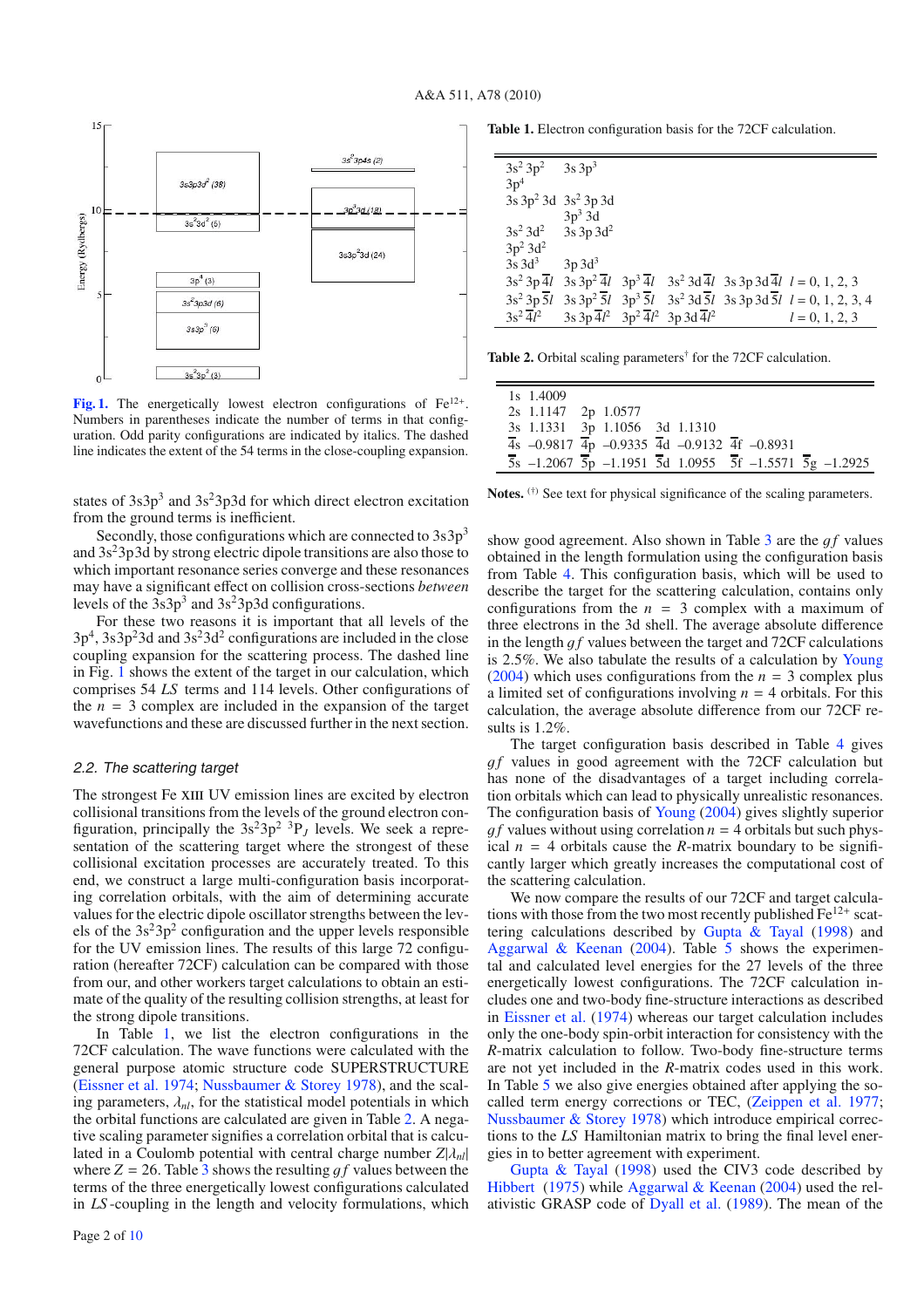**Table 3.** Weighted oscillator strengths,  $gf$ , for transitions between terms in Fe<sup>12+</sup>.

|            |           | Transition |              |                   | 72CF<br>(L) | 72CF<br>(V) | Young $(2004)$<br>(L) | Target<br>(L) |
|------------|-----------|------------|--------------|-------------------|-------------|-------------|-----------------------|---------------|
| $3s^23p^2$ | $^{3}P$   |            | $3s\,3p^3$   | ${}^{3}D^{o}$     | 0.441       | 0.451       | 0.442                 | 0.425         |
|            |           |            | $3s\,3p^3$   | 3p <sub>0</sub>   | 0.545       | 0.563       | 0.542                 | 0.526         |
|            |           |            | $3s\,3p^3$   | 3S <sup>o</sup>   | 1.749       | 1.777       | 1.754                 | 1.774         |
|            |           |            | $3s^2$ 3p 3d | $3p$ <sup>o</sup> | 2.522       | 2.560       | 2.570                 | 2.567         |
|            |           |            | $3s^2$ 3p 3d | ${}^{3}D^{o}$     | 6.269       | 6.356       | 6.347                 | 6.432         |
| $3s^23p^2$ | $\rm ^1D$ |            | $3s\,3p^3$   | $1D^{\circ}$      | 0.467       | 0.471       | 0.474                 | 0.477         |
|            |           |            | $3s\,3p^3$   | ${}^{1}P^{o}$     | 0.893       | 0.917       | 0.909                 | 0.907         |
|            |           |            | $3s^2$ 3p 3d | $1D^{\circ}$      | 2.185       | 2.225       | 2.193                 | 2.201         |
|            |           |            | $3s^2$ 3p 3d | 1 <sup>1</sup>    | 2.885       | 2.878       | 2.917                 | 2.940         |
|            |           |            | $3s^2$ 3p 3d | $1p^0$            | 0.0004      | 0.0002      |                       | 0.0003        |
| $3s^23p^2$ | ${}^{1}S$ |            | $3s\,3p^3$   | $1P^0$            | 0.183       | 0.185       | 0.188                 | 0.199         |
|            |           |            | $3s^2$ 3p 3d | 1 <sup>p</sup>    | 1.089       | 1.100       | 1.099                 | 1.094         |

**Table 4.** The target configuration basis and orbital scaling parameters.

| Configurations  |                      |    | Scaling parameters <sup>†</sup> |
|-----------------|----------------------|----|---------------------------------|
| $3s^2 3p^2$     | $3s\,3p^3$           | 1s | 1.40094                         |
| 3p <sup>4</sup> |                      | 2s | 1.11468                         |
| $3s$ 3 $p^2$ 3d | $3s^2$ 3p 3d         | 3s | 1.13314                         |
|                 | $3p5$ 3d             | 2p | 1.05769                         |
| $3s^2 3d^2$     | $3s$ 3p $3d^2$       | 3p | 1.10557                         |
| $3p^2 3d^2$     |                      | 3d | 1.13097                         |
| $3s$ $3d^3$     | $3p$ 3d <sup>3</sup> |    |                                 |

**Notes.** (†) See text for physical significance of the scaling parameters.

absolute differences between theory and experiment is 0.038 Ryd for Gupta & Tayal (1998), 0.209 Ryd for Aggarwal & Keenan (2004), 0.039 Ryd for our target calculation and 0.035 Ryd for our 72CF calculation. On this measure there is little difference in quality between the present target calculation and that of Gupta & Tayal (1998) while the Aggarwal & Keenan (2004) results are significantly less good. Aggarwal & Keenan (2004) explored the significance of increased configuration interaction and showed that a thirteen configuration GRASP calculation gave much better calculated energies than the six configuration calculation that they finally adopted due to computational constraints. The energies resulting from their thirteen configuration calculation are very similar to those of Gupta & Tayal (1998) and the present target, indicating that configuration interaction is the most important consideration here and that using the fully relativistic GRASP code offers no significant advantage over CIV3 and SUPERSTRUCTURE which are based on the Breit-Pauli Hamiltonian.

Although a comparison of calculated energy levels is useful, the quality of the calculated oscillator strengths for the strong dipole allowed transitions from the ground electron configuration to the  $3s^2\pi^3$  and  $3s^2\pi^3$  configurations is a more meaningful indicator of the accuracy of the corresponding collision strengths. The strong dipole allowed transitions are less affected by resonance effects and, at the electron temperatures where these ions are most abundant in a collisionally ionized medium, the collision strengths have large contributions from high partial waves. The high partial wave contributions are proportional to the absorption oscillator strength for the transition. We therefore compare, in Table 6, the fine-structure absorption oscillator strengths from our 72CF calculation, our target calculation and from the work of Gupta & Tayal (1998) and

Aggarwal & Keenan (2004). In this table the 72CF calculation includes TECs and experimental energies are used where available in the calculation of oscillator strengths from the computed matrix elements.

Considering only those transitions where the 72CF absorption oscillator strength is at least 0.1, we find the average absolute percentage differences from the 72CF results to be 7.1% for our target calculation, 5.9% for Gupta & Tayal (1998) and 26.2% for Aggarwal & Keenan (2004). The results from the present target calculation and from that of Gupta & Tayal (1998) are generally in good agreement with no major differences for any of the stronger transitions. Indeed, the results of Gupta & Tayal (1998) are in slightly better agreement with our 72CF values on average, as might be expected as their basis includes an  $n = 4$  correlation orbital, which our target does not. There are, however, significant differences between the results of Aggarwal & Keenan (2004) and the other three calculations for a few transitions. There are particularly large differences for transitions to  $3s3p^3$   ${}^{3}S_1^{\circ}$ ,  ${}^{1}P_1^{\circ}$ and  $3s^23p3d \frac{3p}{2}$ ,  $1D_2$ . These discrepancies for pairs of closelying levels of the same *J* and parity suggest that the magnitude of the fine-structure interactions between these levels are very different in the work of Aggarwal & Keenan (2004) and the other three calculations described here. To a first approximation, the strength of the fine-structure interaction is inversely proportional to the energy difference between the levels. For the  $3S_1^{\circ}$ and  ${}^{1}P_{1}^{0}$  levels the observed separation is 0.206 Ryd, while Gupta & Tayal (1998) have 0.196 Ryd, our target has 0.213 Ryd and Aggarwal & Keenan (2004) have 0.165 Ryd. Similarly for the  ${}^{3}P_{2}$ ,  ${}^{1}D_{2}$  pair, the experimental separation is 0.115 Ryd, Gupta  $&$  Tayal (1998) have 0.108 Ryd, our target value is 0.111 Ryd, while Aggarwal & Keenan (2004) find 0.162 Ryd. A test calculation with SUPERSTRUCTURE using the same six configurations as Aggarwal & Keenan (2004) gives energy separations very similar to those reported by them. We conclude that the six configuration basis used by Aggarwal & Keenan (2004) yields energy separations that are significantly different from experiment for these two pairs of levels and that this leads to the oscillator strengths from the ground electron configuration to these levels being inaccurate as shown in Table 6. These differences in the oscillator strengths are reflected in the corresponding collision strengths, as we shall see in the following sections.

#### 2.3. The scattering calculation

The configuration basis describing the target for the present calculation is shown in Table 4. For the scattering calculation the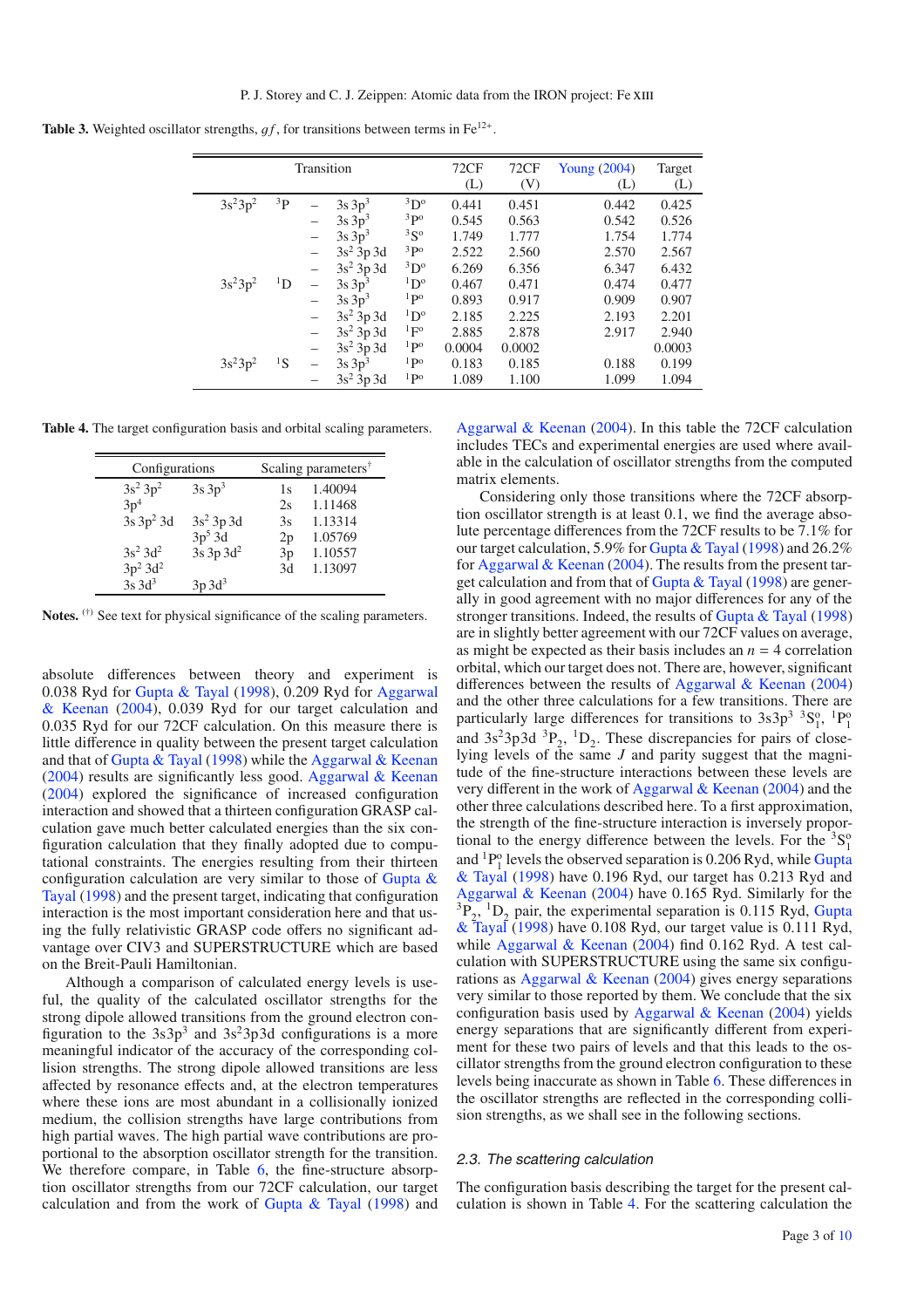| Index          | Level                        |                                        | $Exp.^{\dagger}$ | 72CF<br>(ab initio) | 72CF<br>(with TEC) | $GT^a$           | $AK^b$           | Target           |
|----------------|------------------------------|----------------------------------------|------------------|---------------------|--------------------|------------------|------------------|------------------|
| 1              | $^3{\rm P}_0$<br>$3s^2 3p^2$ |                                        | $\theta$ .       | $\overline{0}$ .    | $\overline{0}$ .   | $\overline{0}$ . | $\overline{0}$ . | $\overline{0}$ . |
| $\overline{c}$ |                              | ${}^3P_1$                              | 0.0848           | 0.0832              | 0.0836             | 0.0768           | 0.0835           | 0.0808           |
| 3              |                              | ${}^3P_2$                              | 0.1692           | 0.1673              | 0.1672             | 0.1582           | 0.1700           | 0.1657           |
| $\overline{4}$ |                              | ${}^{1}D_{2}$                          | 0.4380           | 0.4416              | 0.4366             | 0.4366           | 0.4629           | 0.4516           |
| 5              |                              | ${}^1S_0$                              | 0.8339           | 0.8436              | 0.8324             | 0.8612           | 0.8497           | 0.8512           |
| 6              | 3s3p <sup>3</sup>            | ${}^{5}S_{2}^{6}$                      | 1.9558           | 1.9275              | 1.9544             |                  | 1.9719           | 1.9144           |
| 7              |                              | ${}^3D_1^0$                            | 2.6172           | 2.6170              | 2.6164             | 2.5978           | 2.7427           | 2.6099           |
| 8              |                              | ${}^3D_2^0$                            | 2.6186           | 2.6180              | 2.6174             | 2.5982           | 2.7437           | 2.6111           |
| 9              |                              | ${}^3D_3^0$                            | 2.6443           | 2.6423              | 2.6424             | 2.6212           | 2.7683           | 2.6363           |
| 10             |                              | ${}^3P_0^o$                            | 2.9974           | 3.0099              | 2.9973             | 2.9906           | 3.1533           | 2.9968           |
| 11             |                              | ${}^{3}P_{1}^{0}$                      | 3.0045           | 3.0157              | 3.0032             | 2.9956           | 3.1595           | 3.0031           |
| 12             |                              | ${}^{3}P_{2}^{0}$                      | 3.0098           | 3.0205              | 3.0079             | 2.9910           | 3.1649           | 3.0081           |
| 13             |                              | ${}^{1}\overline{D_2^0}$               | 3.3025           | 3.3305              | 3.3011             | 3.2968           | 3.5222           | 3.3192           |
| 14             |                              | ${}^3S_1^{\overline{0}}$               | 3.7860           | 3.8575              | 3.7846             | 3.8390           | 4.1498           | 3.8327           |
| 15             | 3s <sup>2</sup> 3p 3d        | ${}^{3}F_{2}^{o}$<br>${}^{1}P_{1}^{o}$ | 3.9435           | 3.9621              | 3.9403             | 3.9906           | 4.1285           | 3.9723           |
| 16             | 3s 3p <sup>3</sup>           |                                        | 3.9918           | 4.0554              | 3.9903             | 4.0348           | 4.3144           | 4.0452           |
| 17             | $3s^2$ 3p 3d                 | ${}^{3}F_{3}^{0}$                      | 4.0043           | 4.0239              | 4.0023             | 4.0500           | 4.1901           | 4.0338           |
| 18             |                              | ${}^3F^0_4$                            | 4.0880           | 4.1150              | 4.0937             | 4.1366           | 4.2822           | 4.1234           |
| 19             |                              | ${}^{3}P_{2}^{o}$<br>${}^{3}P_{1}^{o}$ | 4.4321           | 4.4985              | 4.4370             | 4.4884           | 4.7668           | 4.5055           |
| 20             |                              |                                        | 4.5103           | 4.5708              | 4.5124             | 4.5594           | 4.8245           | 4.5794           |
| 21             |                              | ${}^1D_2^o$                            | 4.5461           | 4.6116              | 4.5475             | 4.5960           | 4.9284           | 4.6165           |
| $22\,$         |                              | ${}^3P_0^{\overline{o}}$               | 4.5702           | 4.6264              | 4.5722             | 4.6076           | 4.8765           | 4.6295           |
| 23             |                              | ${}^3D_1^0$                            | 4.6156           | 4.6761              | 4.6150             | 4.6642           | 4.9392           | 4.6875           |
| 24             |                              | ${}^3D_3^o$                            | 4.6400           | 4.7051              | 4.6402             | 4.6968           | 4.9694           | 4.7210           |
| 25             |                              | ${}^3D_2^o$                            | 4.6407           | 4.7033              | 4.6407             | 4.6918           | 4.9689           | 4.7162           |
| 26             |                              | ${}^{1}F_{3}^{0}$                      | 5.0746           | 5.1565              | 5.0731             | 5.2120           | 5.4286           | 5.1790           |
| 27             |                              | ${}^{1}P_{1}^{0}$                      | 5.2006           | 5.2901              | 5.1991             | 5.2694           | 5.5975           | 5.3016           |

**Table 5.** Level energies of the three energetically lowest configurations in Rydberg.

**Notes.** (†) Jupen et al. (1993); Martin et al. (1995); Penn & Kuhn (1994); (*a*) Gupta & Tayal (1998); (*b*) Aggarwal & Keenan (2004).

lowest 54 *LS* terms are included which give rise to 114 levels. As stated above the target includes all states belonging to the five energetically lowest electron configurations plus all levels of the  $3s<sup>2</sup>3d<sup>2</sup>$  configuration and 17 levels of the  $3p<sup>3</sup>3d$  configuration.

Ideally, the whole  $3p<sup>3</sup>3d$  configuration would be included. In practice, including the whole configuration would also involve including most of a further configuration  $(3s3p3d^2,$  see Fig. 1), significantly enlarging the size of the scattering problem.

The *R*-matrix method used in this calculation is described elsewhere (Hummer et al. 1993, and references therein). As outlined above, we include mass and Darwin relativistic energy shifts, but not the one- and two-body fine-structure interactions. We use an *R*-matrix boundary radius of 2.97 au, to encompass the most extended target orbital (3d). The expansion of each scattered electron partial wave is over a basis of 20 functions within the *R*-matrix boundary, and the partial wave expansion extends to a maximum total orbital angular momentum quantum number of  $L = 18$ . The outer region calculation is carried out using the intermediate-coupling frame transformation (ICFT) method described by Griffin et al. (1998), in which the transformation to intermediate coupling uses the so-called termcoupling coefficients (TCCs), and is complete up to a total angular momentum quantum number,  $J = 31/2$ . We note that with the ICFT method, TCCs can be combined with experimental fine structure energies to generate collision strengths that map the resonance structures between the levels of a term. Collision strengths were calculated at a total of 16 000 energies in the region where some channels are closed with an energy spacing

of 0.00061 Ryd. We have supplemented this calculation, which includes exchange, with a non-exchange calculation that extends from  $J = 33/2$  to  $J = 101/2$ . Dipole-allowed transitions are also topped-up to infinite partial wave using an intermediate coupling version of the Coulomb-Bethe method as described by Burgess (1974) while non-dipole allowed transitions are topped-up assuming that the collision strengths form a geometric progression in  $J$  for  $J > 50$ . Once all collision strengths have been corrected for missing angular momenta, they are extrapolated to energies higher than 100 Ryd using techniques and asymptotic expressions discussed by Burgess & Tully (1992).

#### **3. Comparisons**

#### 3.1. Collision strengths

In this section we compare our calculated collision strengths with those of the two other recent scattering calculations of comparable complexity by Gupta & Tayal (1998) and Aggarwal  $\&$ Keenan (2004). In Fig. 2 we plot our results against those of Gupta & Tayal (1998) calculated at 15 Ryd. All the collision strengths between the three energetically lowest levels and all levels of the  $3s^3p^3$  and  $3s^23p^3d$  configurations are shown. The agreement is excellent, particularly for the stronger transitions. By contrast, the comparison with the results of Aggarwal  $\&$ Keenan (2004), shown in Fig. 3, shows several large differences. The transitions are labelled by their level indices.

Transitions to levels 14 and 16  $(3s3p<sup>3</sup> 3S<sub>1</sub><sup>o</sup>$  and <sup>1</sup>P<sub>1</sub><sup>o</sup>), show large differences while there are also significant differences for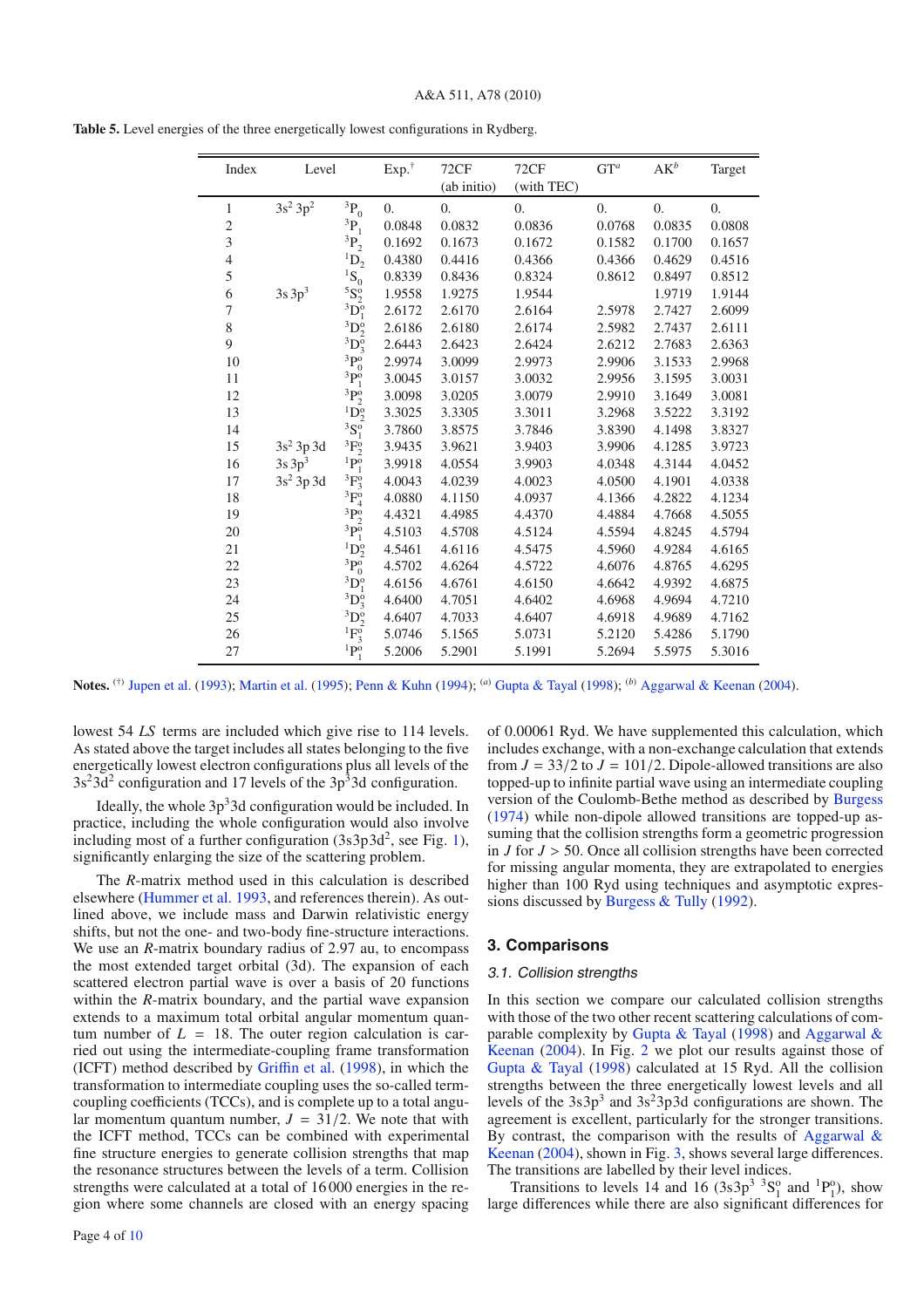**Table 6.** Absorption oscillator strengths for transitions between the levels of the ground configuration,  $3s^2 3p^2$  and the configurations  $3s 3p^3$ and  $3s^2$  3p 3d.

**Table 6.** continued.

|                    |                     |                                     |                                               | Lower level                                    |                                                    |                                      |  |  |
|--------------------|---------------------|-------------------------------------|-----------------------------------------------|------------------------------------------------|----------------------------------------------------|--------------------------------------|--|--|
| <b>Upper level</b> |                     | ${}^3P_0$                           | ${}^3P_1$                                     | ${}^3P_2$                                      | ${}^{1}D_{2}$                                      | ${}^1S_0$                            |  |  |
| 3s 3p <sup>3</sup> | ${}^3D_1^o$         | $0.0744^a$<br>$0.0717^b$<br>0.069c  | 0.0069<br>0.0069<br>0.007                     | 0.00016<br>0.00014<br>0.0001                   | 0.00045<br>0.00043<br>0.0004                       | 0.00031<br>0.00027<br>0.00024        |  |  |
|                    | ${}^3D_2^0$         | $0.0676^{d}$                        | 0.0068<br>0.0505<br>0.0493<br>0.048<br>0.0466 | 0.00013<br>0.0011<br>0.0011<br>0.001<br>0.0011 | 0.00039<br>0.00028<br>0.00027<br>0.0002<br>0.00021 | 0.00041                              |  |  |
|                    | ${}^3D_3^o$         |                                     |                                               | 0.0378<br>0.0379<br>0.037<br>0.0355            | 0.0035<br>0.0030<br>0.0029<br>0.0027               |                                      |  |  |
|                    | ${}^{3}P_{0}^{o}$   |                                     | 0.0212<br>0.0208<br>0.020<br>0.0209           |                                                |                                                    |                                      |  |  |
|                    | ${}^3P_1^o$         | 0.0542<br>0.0537<br>0.053<br>0.0524 | 0.0291<br>0.0280<br>0.027<br>0.0262           | 0.0089<br>0.0090<br>0.009<br>0.0100            | 0.00064<br>0.00054<br>0.0005<br>0.00062            | 0.0018<br>0.0017<br>0.0015<br>0.0016 |  |  |
|                    | ${}^3P_2^o$         |                                     | 0.0107<br>0.0113<br>0.011<br>0.0118           | 0.0534<br>0.0523<br>0.051<br>0.0510            | 0.00010<br>0.00016<br>0.0001<br>0.0                |                                      |  |  |
|                    | ${}^{1}D_{2}^{o}$   |                                     | 0.0016<br>0.0013<br>0.001<br>0.0012           | 0.0013<br>0.0012<br>0.001<br>0.0012            | 0.0829<br>0.0884<br>0.084<br>0.0760                |                                      |  |  |
|                    | ${}^3S_1^o$         | 0.1792<br>0.1925<br>0.187<br>0.1167 | 0.1550<br>0.1672<br>0.163<br>0.0956           | 0.1912<br>0.2001<br>0.198<br>0.1509            | 0.0043<br>0.0044<br>0.0056<br>0.0509               | 0.0177<br>0.0176<br>0.018<br>0.0432  |  |  |
| $3s^2$ 3p 3d       | ${}^{3}F_{2}^{o}$   |                                     | 0.0016<br>0.0014<br>0.0014<br>0.0013          | 0.0013<br>0.0010<br>0.0011<br>0.00083          | 0.0036<br>0.0033<br>0.003<br>0.0024                |                                      |  |  |
| 3s 3p <sup>3</sup> | ${}^{1}P_1^{\circ}$ | 0.0223<br>0.0188<br>0.025<br>0.1099 | 0.0431<br>0.0407<br>0.045<br>0.1206           | 0.0055<br>0.0055<br>0.0076<br>0.0576           | 0.1755<br>0.1836<br>0.177<br>0.1374                | 0.1589<br>0.1815<br>0.159<br>0.0706  |  |  |
| $3s^2$ 3p 3d       | ${}^3F^0_3$         |                                     |                                               | 0.0040<br>0.0032<br>0.003<br>0.0030            | 0.00030<br>0.00027<br>0.0002<br>0.00032            |                                      |  |  |
|                    | ${}^3P_2^o$         |                                     | 0.1964<br>0.1973<br>0.197<br>0.3077           | 0.1238<br>0.1270<br>0.126<br>0.1529            | 0.1240<br>0.1309<br>0.127<br>0.0317                |                                      |  |  |
|                    | ${}^{3}P_{1}^{0}$   | 0.8471<br>0.8369<br>0.818<br>0.8184 | 0.0017<br>0.00013<br>0.0001<br>0.0            | 0.0281<br>0.0344<br>0.034<br>0.0372            | 0.0036<br>0.0033<br>0.0038<br>0.0052               | 0.0014<br>0.0014<br>0.0010<br>0.0019 |  |  |
|                    | ${}^1D_2^o$         |                                     | 0.2125<br>0.2049<br>0.195<br>0.1361           | 0.00057<br>$0.0\,$<br>0.0<br>0.0325            | 0.2692<br>0.2859<br>0.292<br>0.3634                |                                      |  |  |
|                    | ${}^3P_0^o$         |                                     | 0.0961<br>0.0998<br>0.098<br>0.1009           |                                                |                                                    |                                      |  |  |

**Notes.** For each transition, comparison is made between the present 72CF calculation<sup>*a*</sup>, the scattering target<sup>*b*</sup>, the results of Gupta & Tayal  $(1998)^c$  and the results of Aggarwal & Keenan  $(2004)^d$ .

|                   |               |                  | Lower level   |               |                  |
|-------------------|---------------|------------------|---------------|---------------|------------------|
| Upper level       | ${}^{3}P_{0}$ | $^3{\rm P}$<br>1 | ${}^{3}P_{2}$ | ${}^{1}D_{2}$ | $^1\mathrm{S}_0$ |
| ${}^3D_1^o$       | 0.1436        | 0.2455           | 0.0480        | 0.0061        | 0.00031          |
|                   | 0.1972        | 0.2577           | 0.0459        | 0.0051        | 0.00043          |
|                   | 0.202         | 0.255            | 0.045         | 0.0045        | 0.0003           |
|                   | 0.2185        | 0.2599           | 0.0457        | 0.0041        | 0.00028          |
| ${}^3D_3^o$       |               |                  | 0.5635        | 0.0238        |                  |
|                   |               |                  | 0.5943        | 0.0201        |                  |
|                   |               |                  | 0.586         | 0.022         |                  |
|                   |               |                  | 0.6014        | 0.0205        |                  |
| ${}^3D_2^o$       |               | 0.2383           | 0.2094        | 0.0467        |                  |
|                   |               | 0.2738           | 0.2181        | 0.0383        |                  |
|                   |               | 0.276            | 0.214         | 0.038         |                  |
|                   |               | 0.2400           | 0.1928        | 0.0873        |                  |
| ${}^{1}F_{3}^{o}$ |               |                  | 0.0248        | 0.5556        |                  |
|                   |               |                  | 0.0211        | 0.5820        |                  |
|                   |               |                  | 0.023         | 0.573         |                  |
|                   |               |                  | 0.0211        | 0.5849        |                  |
| ${}^{1}P_{1}^{o}$ | 0.0049        | 0.00070          | 0.0           | 0.00041       | 1.104            |
|                   | 0.0046        | 0.00072          | 0.0           | 0.0           | 1.134            |
|                   | 0.003         | 0.0007           | 0.0           | 0.0008        | 1.106            |
|                   | 0.0072        | 0.00052          | 0.0           | 0.0036        | 1.2380           |
|                   |               |                  |               |               |                  |
| 10                |               |                  |               |               |                  |
| Ē                 |               |                  |               |               |                  |



**[Fig. 2.](http://dexter.edpsciences.org/applet.php?DOI=10.1051/0004-6361/200912689&pdf_id=2)** Comparison of collision strengths at 15 Rydberg from the present work and from Gupta & Tayal (1998). Transitions are included between the three energetically lowest levels and all levels of the 3s3p<sup>3</sup> and  $3s^23p3d$  configurations.



**[Fig. 3.](http://dexter.edpsciences.org/applet.php?DOI=10.1051/0004-6361/200912689&pdf_id=3)** Comparison of collision strengths at 15 Rydberg from the present work and from Aggarwal & Keenan (2004). Transitions are included between the three energetically lowest levels and all levels of the  $3s3p<sup>3</sup>$  and  $3s<sup>2</sup>3p3d$  configurations.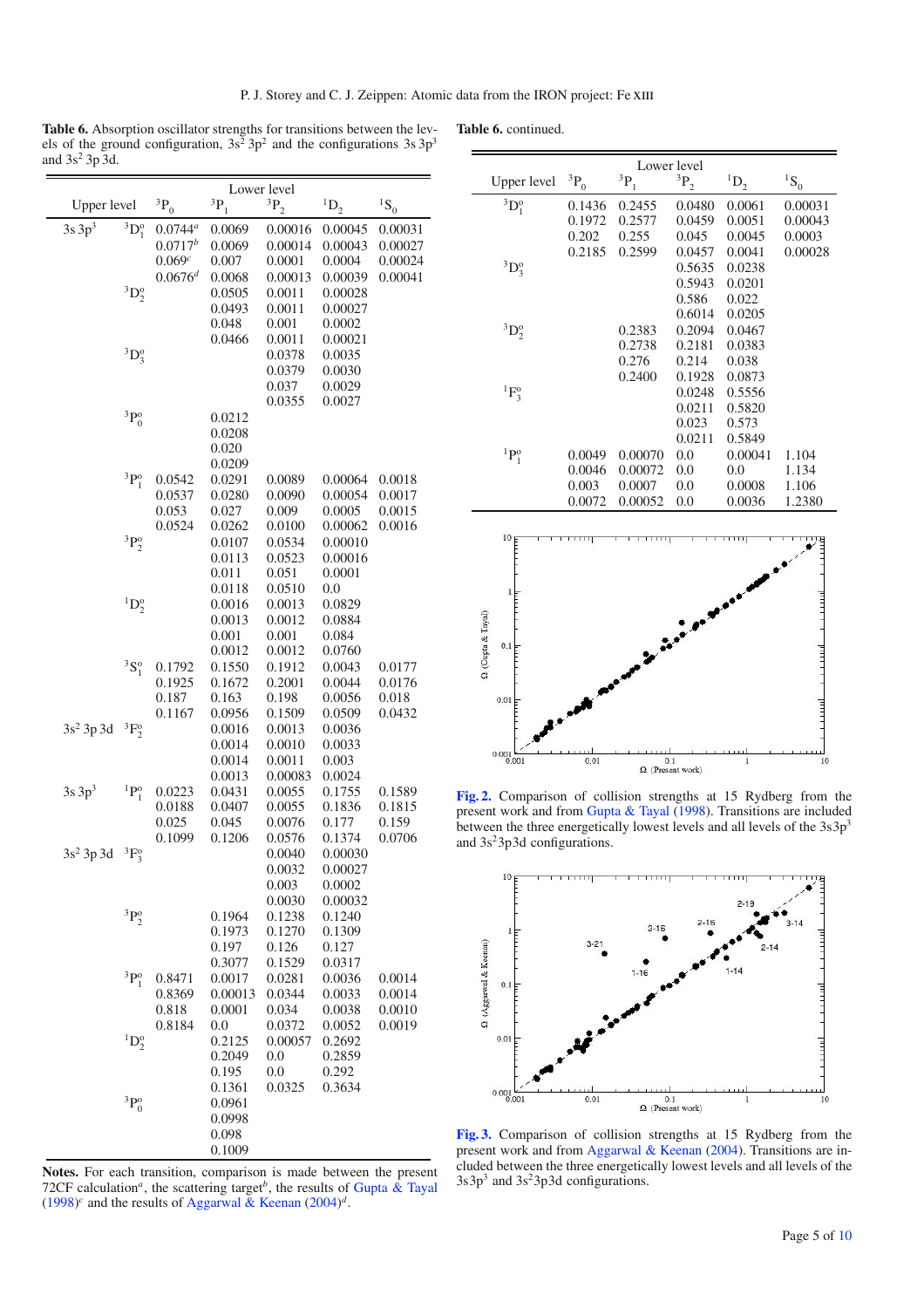

**[Fig. 4.](http://dexter.edpsciences.org/applet.php?DOI=10.1051/0004-6361/200912689&pdf_id=4)** Comparison of collision strengths for the transition 1−14 in the region of all channels open from the present work  $(x)$ , from Aggarwal & Keenan (2004) (+) and from Gupta & Tayal (1998) (filled circles).



**[Fig. 5.](http://dexter.edpsciences.org/applet.php?DOI=10.1051/0004-6361/200912689&pdf_id=5)** Comparison of collision strengths for the transition 2−14 in the region of all channels open from the present work (×), from Aggarwal & Keenan (2004) (+) and from Gupta & Tayal (1998) (filled circles).

transitions to levels 19 and 21 (3s<sup>2</sup>3p3d <sup>3</sup>P<sub>2</sub> and <sup>1</sup>D<sub>2</sub>). These transitions are all optically allowed and are the transitions that were identified as being discrepant in the discussion of oscillator strengths in the previous section. At high electron energies the collision strengths for the optically allowed transitions are dominated by high partial wave contributions whose magnitude is closely related to the absorption oscillator strength for the transition. Figures 4 and 5 show two of the transitions with the largest differences as a function of incident electron energy in the region where all scattering channels are open. These figures confirm that the collision strengths of Aggarwal & Keenan (2004) are, in these two cases, systematically smaller than the present work and that of Gupta  $&$  Tayal (1998), which are themselves in good agreement. As discussed in the previous section, we consider that the results of Aggarwal & Keenan (2004) are inaccurate for these transitions due to the limited configuration basis used to expand their target wavefunctions. Although the agreement between the present work and that of Gupta & Tayal  $(1998)$  shown in Fig. 2 is very good at 15 Ryd, Figs. 4 and 5 show that, for these two transitions, the two sets of results diverge as the electron energy increases. This effect has already been noted and discussed at length by Aggarwal & Keenan (2005).



[Fig. 6.](http://dexter.edpsciences.org/applet.php?DOI=10.1051/0004-6361/200912689&pdf_id=6) Comparison of thermally averaged collision strengths at 10<sup>6</sup> K from the present work and from Gupta & Tayal (1998). Transitions are shown between the three energetically lowest levels and all levels of the  $3s3p<sup>3</sup>$  and  $3s<sup>2</sup>3p3d$  configurations which satisfy the rigorous electric dipole selection rules and also conserve the ionic spin quantum number.



**[Fig. 7.](http://dexter.edpsciences.org/applet.php?DOI=10.1051/0004-6361/200912689&pdf_id=7)** Comparison of thermally averaged collision strengths at  $5 \times$  $10^6$  K from the present work and from Gupta & Tayal (1998). Transitions are included between the three energetically lowest levels and all levels of the  $3s^2\pi^3$  and  $3s^2\pi^3$  configurations which satisfy the rigorous electric dipole selection rules and also conserve the ionic spin quantum number.

#### 3.2. Thermally averaged collision strengths

In Table 7 we tabulate thermally averaged collision strengths from the five levels of the ground electron configuration to all levels of the  $3s3p^3$  and  $3s^23p3d$  configurations at a range of electron temperatures around the temperature of maximum fractional abundance of  $Fe^{12+}$  in a collisionally ionized plasma. The complete set of thermally averaged collision strengths for all 114 target levels is available from the CDS (see footnote on front page).

In Figs. 6−8 we compare our results with those of Gupta & Tayal (1998). We begin by comparing thermally averaged collision strengths at  $10<sup>6</sup>$  K for those transitions which correspond to strong optically allowed transitions, in practice those which satisfy the rigorous selection rules and also conserve the spin quantum number of the ion. This comparison is shown in Fig. 6. With the exception of transition 2−23, which appears to be a typographical error in the paper of Gupta & Tayal (1998) the agreement is excellent.

Aggarwal & Keenan (2005) point out that the thermally averaged collision strengths of Gupta & Tayal (1998) are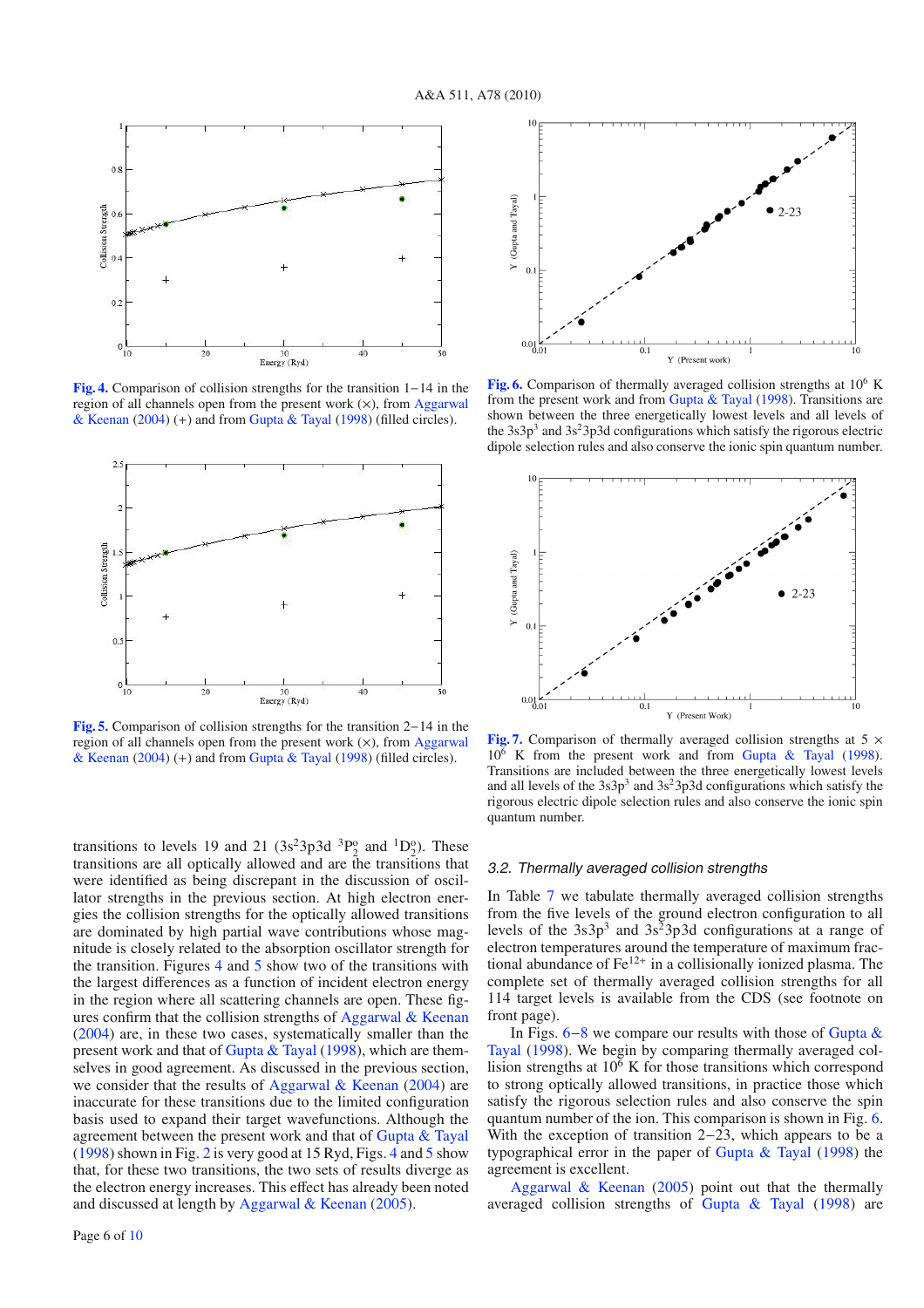**Table 7.** Thermally averaged collision strengths.

| $log_{10} (T[K])$<br>6.0<br>5.8<br>6.4<br>6.6<br>6.8<br>5.6<br>7.0<br>6.2<br>$5.324(-1)^{†}$<br>$4.174(-1)$<br>$1.048(-1)$<br>$3.097(-1)$<br>$2.210(-1)$<br>$1.535(-1)$<br>$7.066(-2)$<br>$4.716(-2)$<br>1<br>2<br>3<br>$4.922(-1)$<br>$4.018(-1)$<br>$2.515(-1)$<br>$2.015(-1)$<br>$1.663(-1)$<br>$1.270(-1)$<br>1<br>$3.187(-1)$<br>$1.426(-1)$<br>1<br>4<br>$1.977(-1)$<br>$1.521(-1)$<br>$1.111(-1)$<br>$7.827(-2)$<br>$5.389(-2)$<br>$3.658(-2)$<br>$2.462(-2)$<br>$1.649(-2)$<br>5<br>$6.475(-2)$<br>$4.953(-2)$<br>$3.568(-2)$<br>$2.464(-2)$<br>$1.653(-2)$<br>$7.071(-3)$<br>$4.559(-3)$<br>1<br>$1.088(-2)$<br>$4.916(-2)$<br>$3.796(-2)$<br>$2.104(-2)$<br>$1.534(-2)$<br>$5.543(-3)$<br>1<br>6<br>$2.850(-2)$<br>$1.107(-2)$<br>$7.889(-3)$<br>1<br>7<br>$3.843(-1)$<br>$3.725(-1)$<br>$3.684(-1)$<br>$3.735(-1)$<br>$3.879(-1)$<br>$4.112(-1)$<br>$4.420(-1)$<br>$4.790(-1)$<br>8<br>$8.158(-2)$<br>$6.283(-2)$<br>$3.433(-2)$<br>$2.477(-2)$<br>$1.246(-2)$<br>$8.675(-3)$<br>1<br>$4.692(-2)$<br>$1.767(-2)$<br>1<br>9<br>$5.929(-2)$<br>$4.316(-2)$<br>$1.013(-2)$<br>$5.519(-3)$<br>$3.039(-2)$<br>$2.102(-2)$<br>$1.450(-2)$<br>$7.302(-3)$<br>$5.304(-3)$<br>1<br>10<br>$7.236(-3)$<br>$3.811(-3)$<br>$2.710(-3)$<br>$1.915(-3)$<br>$1.346(-3)$<br>$9.388(-4)$<br>$6.482(-4)$<br>1<br>11<br>$2.424(-1)$<br>$2.307(-1)$<br>$2.276(-1)$<br>$2.257(-1)$<br>$2.362(-1)$<br>$2.507(-1)$<br>$2.704(-1)$<br>$2.942(-1)$<br>12<br>$4.549(-2)$<br>$3.327(-2)$<br>$2.370(-2)$<br>$1.663(-2)$<br>$1.156(-2)$<br>$7.992(-3)$<br>$5.486(-3)$<br>$3.736(-3)$<br>1<br>1<br>13<br>$4.196(-2)$<br>$3.104(-2)$<br>$2.275(-2)$<br>$1.660(-2)$<br>$1.207(-2)$<br>$8.716(-3)$<br>$6.223(-3)$<br>$4.380(-3)$<br>1<br>14<br>$4.953(-1)$<br>$5.016(-1)$<br>$5.165(-1)$<br>$5.413(-1)$<br>$5.769(-1)$<br>$6.235(-1)$<br>$6.805(-1)$<br>$7.467(-1)$<br>1<br>15<br>$5.383(-2)$<br>$4.107(-2)$<br>$3.064(-2)$<br>$2.250(-2)$<br>$1.633(-2)$<br>$1.172(-2)$<br>$8.300(-3)$<br>$5.795(-3)$<br>$5.466(-2)$<br>$5.336(-2)$<br>1<br>16<br>$5.789(-2)$<br>$5.317(-2)$<br>$5.513(-2)$<br>$5.837(-2)$<br>$6.288(-2)$<br>$6.849(-2)$<br>1<br>17<br>$4.640(-2)$<br>$3.801(-2)$<br>$3.167(-2)$<br>$2.726(-2)$<br>$2.451(-2)$<br>$2.309(-2)$<br>$2.271(-2)$<br>$2.308(-2)$<br>1<br>18<br>$1.246(-2)$<br>$9.446(-3)$<br>$7.070(-3)$<br>$5.248(-3)$<br>$3.864(-3)$<br>$2.816(-3)$<br>$2.024(-3)$<br>$1.431(-3)$<br>$1.854(-2)$<br>$6.222(-3)$<br>1<br>19<br>$1.548(-2)$<br>$1.271(-2)$<br>$1.024(-2)$<br>$8.083(-3)$<br>$4.667(-3)$<br>$3.411(-3)$<br>20<br>1.538(0)<br>1<br>1.588(0)<br>1.661(0)<br>1.761(0)<br>1.893(0)<br>2.061(0)<br>2.263()<br>2.498(0)<br>1<br>21<br>$8.667(-3)$<br>$7.076(-3)$<br>$5.605(-3)$<br>$4.343(-3)$<br>$3.301(-3)$<br>$2.461(-3)$<br>$1.797(-3)$<br>$1.284(-3)$<br>22<br>$1.344(-3)$<br>$1.101(-3)$<br>$8.797(-4)$<br>$6.890(-4)$<br>$5.290(-4)$<br>$2.086(-4)$<br>1<br>$3.973(-4)$<br>$2.914(-4)$<br>23<br>$3.630(-1)$<br>$3.722(-1)$<br>$4.073(-1)$<br>$4.359(-1)$<br>$4.729(-1)$<br>1<br>$3.864(-1)$<br>$5.180(-1)$<br>$5.705(-1)$<br>1<br>24<br>$1.681(-2)$<br>$1.485(-2)$<br>$1.143(-2)$<br>$1.020(-2)$<br>$9.302(-3)$<br>$1.299(-2)$<br>$8.690(-3)$<br>$8.316(-3)$<br>25<br>$1.170(-2)$<br>$9.508(-3)$<br>1<br>$7.551(-3)$<br>$5.897(-3)$<br>$4.534(-3)$<br>$3.428(-3)$<br>$2.543(-3)$<br>$1.850(-3)$<br>1<br>26<br>$8.860(-3)$<br>$5.527(-3)$<br>$4.491(-3)$<br>$3.555(-3)$<br>$2.743(-3)$<br>$7.764(-3)$<br>$6.631(-3)$<br>$2.067(-3)$<br>1<br>27<br>$1.065(-2)$<br>$1.068(-2)$<br>$1.032(-2)$<br>$1.008(-2)$<br>$1.004(-2)$<br>$1.023(-2)$<br>$1.129(-2)$<br>$1.211(-2)$<br>2<br>3<br>$9.448(-1)$<br>$5.322(-1)$<br>$4.145(-1)$<br>$3.355(-1)$<br>2.072()<br>$1.655(-0)$<br>1.265(0)<br>$7.037(-1)$<br>2<br>4<br>1.342(0)<br>$7.715(-1)$<br>$5.466(-1)$<br>$3.777(-1)$<br>$2.576(-1)$<br>$1.751(-1)$<br>$1.196(-1)$<br>1.046( 0)<br>2<br>$1.374(-1)$<br>5<br>$1.056(-1)$<br>$7.657(-2)$<br>$5.332(-2)$<br>$3.611(-2)$<br>$2.401(-2)$<br>$1.576(-2)$<br>$1.025(-2)$<br>2<br>6<br>$1.518(-1)$<br>$1.170(-1)$<br>$8.834(-2)$<br>$6.630(-2)$<br>$4.997(-2)$<br>$3.815(-2)$<br>$2.976(-2)$<br>$2.390(-2)$<br>2<br>7<br>$1.594(-1)$<br>$2.513(-1)$<br>$2.151(-1)$<br>$1.875(-1)$<br>$1.688(-1)$<br>$1.580(-1)$<br>$1.538(-1)$<br>$1.547(-1)$<br>2<br>8<br>$9.035(-1)$<br>$8.574(-1)$<br>$8.299(-1)$<br>$8.523(-1)$<br>$8.316(-1)$<br>$8.965(-1)$<br>$9.593(-1)$<br>1.037(0)<br>2<br>9<br>$1.781(-1)$<br>$1.279(-1)$<br>$2.231(-2)$<br>$2.406(-1)$<br>$9.011(-2)$<br>$6.301(-2)$<br>$4.408(-2)$<br>$3.110(-2)$<br>$\overline{2}$<br>$2.765(-1)$<br>$2.696(-1)$<br>$2.686(-1)$<br>$2.743(-1)$<br>$2.867(-1)$<br>$3.579(-1)$<br>10<br>$3.053(-1)$<br>$3.293(-1)$<br>2<br>11<br>$4.048(-1)$<br>$3.856(-1)$<br>$3.765(-1)$<br>$3.785(-1)$<br>$3.911(-1)$<br>$4.133(-1)$<br>$4.439(-1)$<br>$4.814(-1)$<br>2<br>12<br>$3.026(-1)$<br>$2.551(-1)$<br>$1.989(-1)$<br>$1.883(-1)$<br>$1.865(-1)$<br>$1.918(-1)$<br>$2.022(-1)$<br>$2.207(-1)$<br>$\overline{2}$<br>13<br>$1.585(-1)$<br>$1.217(-1)$<br>$7.273(-2)$<br>$9.351(-2)$<br>$5.776(-2)$<br>$4.717(-2)$<br>$3.983(-2)$<br>$3.493(-2)$<br>2<br>$1.317(-0)$<br>$1.337(-0)$<br>14<br>1.380(0)<br>1.448(0)<br>1.544(0)<br>$1.670(-0)$<br>1.824(0)<br>2.003(0)<br>2<br>15<br>$1.296(-1)$<br>$1.038(-1)$<br>$8.387(-2)$<br>$5.178(-2)$<br>$6.954(-2)$<br>$6.009(-2)$<br>$5.458(-2)$<br>$5.208(-2)$<br>$\overline{\mathbf{c}}$<br>$3.304(-1)$<br>$3.265(-1)$<br>$3.296(-1)$<br>$3.403(-1)$<br>$3.588(-1)$<br>$3.847(-1)$<br>$4.567(-1)$<br>16<br>$4.176(-1)$<br>2<br>17<br>$1.136(-1)$<br>$8.823(-2)$<br>$6.698(-2)$<br>$5.021(-2)$<br>$3.742(-2)$<br>$2.785(-2)$<br>$2.079(-2)$<br>$1.564(-2)$<br>2<br>18<br>$9.280(-2)$<br>$7.480(-2)$<br>$6.082(-2)$<br>$5.059(-2)$<br>$4.353(-2)$<br>$3.903(-2)$<br>$3.651(-2)$<br>$3.548(-2)$<br>2<br>1.176(0)<br>1.201(0)<br>1.245(0)<br>1.312(0)<br>1.404(0)<br>1.525(0)<br>1.673(0)<br>1.848(0)<br>19<br>$3.979(-2)$<br>$3.188(-2)$<br>2<br>20<br>$2.506(-2)$<br>$1.943(-2)$<br>$1.491(-2)$<br>$1.134(-2)$<br>$8.578(-3)$<br>$6.496(-3)$<br>1.170(0)<br>2<br>21<br>1.202()<br>1.251(0)<br>1.322(0)<br>1.417(0)<br>1.540(0)<br>1.689(0)<br>1.863(0)<br>2<br>22<br>$5.678(-1)$<br>$6.435(-1)$<br>$9.062(-1)$<br>$5.841(-1)$<br>$6.086(-1)$<br>$6.904(-1)$<br>$7.501(-1)$<br>$8.224(-1)$<br>2<br>23<br>1.432(0)<br>1.476(0)<br>1.540(0)<br>1.629(0)<br>1.749(0)<br>1.900(0)<br>2.084(0)<br>2.298(0)<br>2<br>24<br>$6.307(-2)$<br>$5.449(-2)$<br>$4.639(-2)$<br>$3.939(-2)$<br>$3.365(-2)$<br>$2.914(-2)$<br>$2.573(-2)$<br>$2.328(-2)$<br>2<br>25<br>1.525(0)<br>1.568(0)<br>1.631(0)<br>1.722(0)<br>1.845(0)<br>2.003(0)<br>2.196(0)<br>2.421(0)<br>2<br>26<br>$2.916(-2)$<br>$2.559(-2)$<br>$2.186(-2)$<br>$1.820(-2)$<br>$1.473(-2)$<br>$1.157(-2)$<br>$8.835(-3)$<br>$6.596(-3)$<br>2<br>$1.467(-2)$<br>$7.685(-3)$<br>$7.386(-3)$<br>27<br>$1.306(-2)$<br>$1.152(-2)$<br>$1.017(-2)$<br>$9.067(-3)$<br>$8.239(-3)$<br>3<br>$7.658(-1)$<br>$2.355(-1)$<br>4<br>1.730(0)<br>1.373(0)<br>1.040(0)<br>$5.582(-1)$<br>$4.091(-1)$<br>$3.057(-1)$<br>$2.235(-2)$<br>3<br>5<br>$1.403(-1)$<br>$1.111(-1)$<br>$8.433(-2)$<br>$6.275(-2)$<br>$4.668(-2)$<br>$3.530(-2)$<br>$2.753(-2)$<br>3<br>6<br>$2.742(-1)$<br>$2.101(-1)$<br>$1.574(-1)$<br>$1.172(-1)$<br>$8.769(-2)$<br>$6.677(-2)$<br>$5.229(-2)$<br>$4.251(-2)$<br>3<br>$1.733(-1)$<br>$1.256(-1)$<br>$6.187(-2)$<br>$3.122(-2)$<br>$2.343(-2)$<br>$1.865(-2)$<br>7<br>$8.864(-2)$<br>$4.343(-2)$<br>8<br>$3.235(-1)$<br>3<br>$2.474(-1)$<br>$1.870(-1)$<br>$1.424(-1)$<br>$1.113(-1)$<br>$9.053(-2)$<br>$7.726(-2)$<br>$6.930(-2)$<br>3<br>9<br>1.388(0)<br>1.399(0)<br>1.284(0)<br>1.214(0)<br>1.184(0)<br>1.192(0)<br>1.235(0)<br>1.305(0)<br>3<br>$4.489(-2)$<br>$3.279(-2)$<br>$2.335(-2)$<br>$7.813(-3)$<br>$3.625(-3)$<br>10<br>$1.636(-2)$<br>$1.135(-2)$<br>$5.343(-3)$<br>3<br>11<br>$3.332(-1)$<br>$2.965(-1)$<br>$2.706(-1)$<br>$2.560(-1)$<br>$2.516(-1)$<br>$2.557(-1)$<br>$2.666(-1)$<br>$2.826(-1)$<br>3<br>12<br>1.259(0)<br>1.559(0)<br>1.261(0)<br>1.214(0)<br>1.197(0)<br>1.212(0)<br>1.335(0)<br>1.437(0)<br>$1.853(-1)$<br>3<br>13<br>$2.353(-1)$<br>$1.460(-1)$<br>$1.164(-1)$<br>$9.463(-2)$<br>$7.882(-2)$<br>$6.763(-2)$<br>$5.996(-2)$<br>3<br>14<br>2.668(0)<br>$2.720(-0)$<br>2.816(0)<br>2.963(0)<br>3.166(0)<br>3.429(0)<br>3.751(0)<br>4.123(0)<br>3<br>$9.239(-2)$<br>$6.251(-2)$<br>15<br>$1.146(-1)$<br>$7.521(-2)$<br>$5.354(-2)$<br>$4.756(-2)$<br>$4.396(-2)$<br>$4.223(-2)$<br>3<br>16<br>$1.634(-1)$<br>$1.411(-1)$<br>$1.249(-1)$<br>$1.145(-1)$<br>$1.090(-1)$<br>$1.078(-1)$<br>$1.100(-1)$<br>$1.151(-1)$<br>3<br>17<br>$2.010(-1)$<br>$1.687(-1)$<br>$1.430(-1)$<br>$1.244(-1)$<br>$1.123(-1)$<br>$1.058(-1)$<br>$1.039(-1)$<br>$1.057(-1)$ |           |           |  |  |  |  |
|---------------------------------------------------------------------------------------------------------------------------------------------------------------------------------------------------------------------------------------------------------------------------------------------------------------------------------------------------------------------------------------------------------------------------------------------------------------------------------------------------------------------------------------------------------------------------------------------------------------------------------------------------------------------------------------------------------------------------------------------------------------------------------------------------------------------------------------------------------------------------------------------------------------------------------------------------------------------------------------------------------------------------------------------------------------------------------------------------------------------------------------------------------------------------------------------------------------------------------------------------------------------------------------------------------------------------------------------------------------------------------------------------------------------------------------------------------------------------------------------------------------------------------------------------------------------------------------------------------------------------------------------------------------------------------------------------------------------------------------------------------------------------------------------------------------------------------------------------------------------------------------------------------------------------------------------------------------------------------------------------------------------------------------------------------------------------------------------------------------------------------------------------------------------------------------------------------------------------------------------------------------------------------------------------------------------------------------------------------------------------------------------------------------------------------------------------------------------------------------------------------------------------------------------------------------------------------------------------------------------------------------------------------------------------------------------------------------------------------------------------------------------------------------------------------------------------------------------------------------------------------------------------------------------------------------------------------------------------------------------------------------------------------------------------------------------------------------------------------------------------------------------------------------------------------------------------------------------------------------------------------------------------------------------------------------------------------------------------------------------------------------------------------------------------------------------------------------------------------------------------------------------------------------------------------------------------------------------------------------------------------------------------------------------------------------------------------------------------------------------------------------------------------------------------------------------------------------------------------------------------------------------------------------------------------------------------------------------------------------------------------------------------------------------------------------------------------------------------------------------------------------------------------------------------------------------------------------------------------------------------------------------------------------------------------------------------------------------------------------------------------------------------------------------------------------------------------------------------------------------------------------------------------------------------------------------------------------------------------------------------------------------------------------------------------------------------------------------------------------------------------------------------------------------------------------------------------------------------------------------------------------------------------------------------------------------------------------------------------------------------------------------------------------------------------------------------------------------------------------------------------------------------------------------------------------------------------------------------------------------------------------------------------------------------------------------------------------------------------------------------------------------------------------------------------------------------------------------------------------------------------------------------------------------------------------------------------------------------------------------------------------------------------------------------------------------------------------------------------------------------------------------------------------------------------------------------------------------------------------------------------------------------------------------------------------------------------------------------------------------------------------------------------------------------------------------------------------------------------------------------------------------------------------------------------------------------------------------------------------------------------------------------------------------------------------------------------------------------------------------------------------------------------------------------------------------------------------------------------------------------------------------------------------------------------------------------------------------------------------------------------------------------------------------------------------------------------------------------------------------------------------------------------------------------------------------------------------------------------------------------------------------------------------------------------------------------------------------------------------------------------------------------------------------------------------------------------------------------------------------------------------------------------------------------------------------------------------------------------------------------------------------------------------------------------------------------------------------------------------------------------------------------------------------------------------------------------------------------------------------------------------------------------------------------------------------------------------------------------------------------------------------------------------------------------------------------------------------------------------------------------------------------------------------------------------------------------------------------------------------------------------------------------------------------------------------------------------------------------------------------------------------------------------------------------------------------------------------------------------------------------------------------------------------------------------------------------------------------------------------------------------------------------------------------------------------------------------------------------------------------------------------------------------------------------------------------------------------------------------------------------------------------------------------------------------------------------------------------------------------------------------------------------------------------------------------------------------------------------------|-----------|-----------|--|--|--|--|
|                                                                                                                                                                                                                                                                                                                                                                                                                                                                                                                                                                                                                                                                                                                                                                                                                                                                                                                                                                                                                                                                                                                                                                                                                                                                                                                                                                                                                                                                                                                                                                                                                                                                                                                                                                                                                                                                                                                                                                                                                                                                                                                                                                                                                                                                                                                                                                                                                                                                                                                                                                                                                                                                                                                                                                                                                                                                                                                                                                                                                                                                                                                                                                                                                                                                                                                                                                                                                                                                                                                                                                                                                                                                                                                                                                                                                                                                                                                                                                                                                                                                                                                                                                                                                                                                                                                                                                                                                                                                                                                                                                                                                                                                                                                                                                                                                                                                                                                                                                                                                                                                                                                                                                                                                                                                                                                                                                                                                                                                                                                                                                                                                                                                                                                                                                                                                                                                                                                                                                                                                                                                                                                                                                                                                                                                                                                                                                                                                                                                                                                                                                                                                                                                                                                                                                                                                                                                                                                                                                                                                                                                                                                                                                                                                                                                                                                                                                                                                                                                                                                                                                                                                                                                                                                                                                                                                                                                                                                                                                                                                                                                                                                                                                                                                                                                                                                                                                                                                                                                                                                                                                                                                                                                                                                                       | $\dot{i}$ | $\dot{J}$ |  |  |  |  |
|                                                                                                                                                                                                                                                                                                                                                                                                                                                                                                                                                                                                                                                                                                                                                                                                                                                                                                                                                                                                                                                                                                                                                                                                                                                                                                                                                                                                                                                                                                                                                                                                                                                                                                                                                                                                                                                                                                                                                                                                                                                                                                                                                                                                                                                                                                                                                                                                                                                                                                                                                                                                                                                                                                                                                                                                                                                                                                                                                                                                                                                                                                                                                                                                                                                                                                                                                                                                                                                                                                                                                                                                                                                                                                                                                                                                                                                                                                                                                                                                                                                                                                                                                                                                                                                                                                                                                                                                                                                                                                                                                                                                                                                                                                                                                                                                                                                                                                                                                                                                                                                                                                                                                                                                                                                                                                                                                                                                                                                                                                                                                                                                                                                                                                                                                                                                                                                                                                                                                                                                                                                                                                                                                                                                                                                                                                                                                                                                                                                                                                                                                                                                                                                                                                                                                                                                                                                                                                                                                                                                                                                                                                                                                                                                                                                                                                                                                                                                                                                                                                                                                                                                                                                                                                                                                                                                                                                                                                                                                                                                                                                                                                                                                                                                                                                                                                                                                                                                                                                                                                                                                                                                                                                                                                                                       |           |           |  |  |  |  |
|                                                                                                                                                                                                                                                                                                                                                                                                                                                                                                                                                                                                                                                                                                                                                                                                                                                                                                                                                                                                                                                                                                                                                                                                                                                                                                                                                                                                                                                                                                                                                                                                                                                                                                                                                                                                                                                                                                                                                                                                                                                                                                                                                                                                                                                                                                                                                                                                                                                                                                                                                                                                                                                                                                                                                                                                                                                                                                                                                                                                                                                                                                                                                                                                                                                                                                                                                                                                                                                                                                                                                                                                                                                                                                                                                                                                                                                                                                                                                                                                                                                                                                                                                                                                                                                                                                                                                                                                                                                                                                                                                                                                                                                                                                                                                                                                                                                                                                                                                                                                                                                                                                                                                                                                                                                                                                                                                                                                                                                                                                                                                                                                                                                                                                                                                                                                                                                                                                                                                                                                                                                                                                                                                                                                                                                                                                                                                                                                                                                                                                                                                                                                                                                                                                                                                                                                                                                                                                                                                                                                                                                                                                                                                                                                                                                                                                                                                                                                                                                                                                                                                                                                                                                                                                                                                                                                                                                                                                                                                                                                                                                                                                                                                                                                                                                                                                                                                                                                                                                                                                                                                                                                                                                                                                                                       |           |           |  |  |  |  |
|                                                                                                                                                                                                                                                                                                                                                                                                                                                                                                                                                                                                                                                                                                                                                                                                                                                                                                                                                                                                                                                                                                                                                                                                                                                                                                                                                                                                                                                                                                                                                                                                                                                                                                                                                                                                                                                                                                                                                                                                                                                                                                                                                                                                                                                                                                                                                                                                                                                                                                                                                                                                                                                                                                                                                                                                                                                                                                                                                                                                                                                                                                                                                                                                                                                                                                                                                                                                                                                                                                                                                                                                                                                                                                                                                                                                                                                                                                                                                                                                                                                                                                                                                                                                                                                                                                                                                                                                                                                                                                                                                                                                                                                                                                                                                                                                                                                                                                                                                                                                                                                                                                                                                                                                                                                                                                                                                                                                                                                                                                                                                                                                                                                                                                                                                                                                                                                                                                                                                                                                                                                                                                                                                                                                                                                                                                                                                                                                                                                                                                                                                                                                                                                                                                                                                                                                                                                                                                                                                                                                                                                                                                                                                                                                                                                                                                                                                                                                                                                                                                                                                                                                                                                                                                                                                                                                                                                                                                                                                                                                                                                                                                                                                                                                                                                                                                                                                                                                                                                                                                                                                                                                                                                                                                                                       |           |           |  |  |  |  |
|                                                                                                                                                                                                                                                                                                                                                                                                                                                                                                                                                                                                                                                                                                                                                                                                                                                                                                                                                                                                                                                                                                                                                                                                                                                                                                                                                                                                                                                                                                                                                                                                                                                                                                                                                                                                                                                                                                                                                                                                                                                                                                                                                                                                                                                                                                                                                                                                                                                                                                                                                                                                                                                                                                                                                                                                                                                                                                                                                                                                                                                                                                                                                                                                                                                                                                                                                                                                                                                                                                                                                                                                                                                                                                                                                                                                                                                                                                                                                                                                                                                                                                                                                                                                                                                                                                                                                                                                                                                                                                                                                                                                                                                                                                                                                                                                                                                                                                                                                                                                                                                                                                                                                                                                                                                                                                                                                                                                                                                                                                                                                                                                                                                                                                                                                                                                                                                                                                                                                                                                                                                                                                                                                                                                                                                                                                                                                                                                                                                                                                                                                                                                                                                                                                                                                                                                                                                                                                                                                                                                                                                                                                                                                                                                                                                                                                                                                                                                                                                                                                                                                                                                                                                                                                                                                                                                                                                                                                                                                                                                                                                                                                                                                                                                                                                                                                                                                                                                                                                                                                                                                                                                                                                                                                                                       |           |           |  |  |  |  |
|                                                                                                                                                                                                                                                                                                                                                                                                                                                                                                                                                                                                                                                                                                                                                                                                                                                                                                                                                                                                                                                                                                                                                                                                                                                                                                                                                                                                                                                                                                                                                                                                                                                                                                                                                                                                                                                                                                                                                                                                                                                                                                                                                                                                                                                                                                                                                                                                                                                                                                                                                                                                                                                                                                                                                                                                                                                                                                                                                                                                                                                                                                                                                                                                                                                                                                                                                                                                                                                                                                                                                                                                                                                                                                                                                                                                                                                                                                                                                                                                                                                                                                                                                                                                                                                                                                                                                                                                                                                                                                                                                                                                                                                                                                                                                                                                                                                                                                                                                                                                                                                                                                                                                                                                                                                                                                                                                                                                                                                                                                                                                                                                                                                                                                                                                                                                                                                                                                                                                                                                                                                                                                                                                                                                                                                                                                                                                                                                                                                                                                                                                                                                                                                                                                                                                                                                                                                                                                                                                                                                                                                                                                                                                                                                                                                                                                                                                                                                                                                                                                                                                                                                                                                                                                                                                                                                                                                                                                                                                                                                                                                                                                                                                                                                                                                                                                                                                                                                                                                                                                                                                                                                                                                                                                                                       |           |           |  |  |  |  |
|                                                                                                                                                                                                                                                                                                                                                                                                                                                                                                                                                                                                                                                                                                                                                                                                                                                                                                                                                                                                                                                                                                                                                                                                                                                                                                                                                                                                                                                                                                                                                                                                                                                                                                                                                                                                                                                                                                                                                                                                                                                                                                                                                                                                                                                                                                                                                                                                                                                                                                                                                                                                                                                                                                                                                                                                                                                                                                                                                                                                                                                                                                                                                                                                                                                                                                                                                                                                                                                                                                                                                                                                                                                                                                                                                                                                                                                                                                                                                                                                                                                                                                                                                                                                                                                                                                                                                                                                                                                                                                                                                                                                                                                                                                                                                                                                                                                                                                                                                                                                                                                                                                                                                                                                                                                                                                                                                                                                                                                                                                                                                                                                                                                                                                                                                                                                                                                                                                                                                                                                                                                                                                                                                                                                                                                                                                                                                                                                                                                                                                                                                                                                                                                                                                                                                                                                                                                                                                                                                                                                                                                                                                                                                                                                                                                                                                                                                                                                                                                                                                                                                                                                                                                                                                                                                                                                                                                                                                                                                                                                                                                                                                                                                                                                                                                                                                                                                                                                                                                                                                                                                                                                                                                                                                                                       |           |           |  |  |  |  |
|                                                                                                                                                                                                                                                                                                                                                                                                                                                                                                                                                                                                                                                                                                                                                                                                                                                                                                                                                                                                                                                                                                                                                                                                                                                                                                                                                                                                                                                                                                                                                                                                                                                                                                                                                                                                                                                                                                                                                                                                                                                                                                                                                                                                                                                                                                                                                                                                                                                                                                                                                                                                                                                                                                                                                                                                                                                                                                                                                                                                                                                                                                                                                                                                                                                                                                                                                                                                                                                                                                                                                                                                                                                                                                                                                                                                                                                                                                                                                                                                                                                                                                                                                                                                                                                                                                                                                                                                                                                                                                                                                                                                                                                                                                                                                                                                                                                                                                                                                                                                                                                                                                                                                                                                                                                                                                                                                                                                                                                                                                                                                                                                                                                                                                                                                                                                                                                                                                                                                                                                                                                                                                                                                                                                                                                                                                                                                                                                                                                                                                                                                                                                                                                                                                                                                                                                                                                                                                                                                                                                                                                                                                                                                                                                                                                                                                                                                                                                                                                                                                                                                                                                                                                                                                                                                                                                                                                                                                                                                                                                                                                                                                                                                                                                                                                                                                                                                                                                                                                                                                                                                                                                                                                                                                                                       |           |           |  |  |  |  |
|                                                                                                                                                                                                                                                                                                                                                                                                                                                                                                                                                                                                                                                                                                                                                                                                                                                                                                                                                                                                                                                                                                                                                                                                                                                                                                                                                                                                                                                                                                                                                                                                                                                                                                                                                                                                                                                                                                                                                                                                                                                                                                                                                                                                                                                                                                                                                                                                                                                                                                                                                                                                                                                                                                                                                                                                                                                                                                                                                                                                                                                                                                                                                                                                                                                                                                                                                                                                                                                                                                                                                                                                                                                                                                                                                                                                                                                                                                                                                                                                                                                                                                                                                                                                                                                                                                                                                                                                                                                                                                                                                                                                                                                                                                                                                                                                                                                                                                                                                                                                                                                                                                                                                                                                                                                                                                                                                                                                                                                                                                                                                                                                                                                                                                                                                                                                                                                                                                                                                                                                                                                                                                                                                                                                                                                                                                                                                                                                                                                                                                                                                                                                                                                                                                                                                                                                                                                                                                                                                                                                                                                                                                                                                                                                                                                                                                                                                                                                                                                                                                                                                                                                                                                                                                                                                                                                                                                                                                                                                                                                                                                                                                                                                                                                                                                                                                                                                                                                                                                                                                                                                                                                                                                                                                                                       |           |           |  |  |  |  |
|                                                                                                                                                                                                                                                                                                                                                                                                                                                                                                                                                                                                                                                                                                                                                                                                                                                                                                                                                                                                                                                                                                                                                                                                                                                                                                                                                                                                                                                                                                                                                                                                                                                                                                                                                                                                                                                                                                                                                                                                                                                                                                                                                                                                                                                                                                                                                                                                                                                                                                                                                                                                                                                                                                                                                                                                                                                                                                                                                                                                                                                                                                                                                                                                                                                                                                                                                                                                                                                                                                                                                                                                                                                                                                                                                                                                                                                                                                                                                                                                                                                                                                                                                                                                                                                                                                                                                                                                                                                                                                                                                                                                                                                                                                                                                                                                                                                                                                                                                                                                                                                                                                                                                                                                                                                                                                                                                                                                                                                                                                                                                                                                                                                                                                                                                                                                                                                                                                                                                                                                                                                                                                                                                                                                                                                                                                                                                                                                                                                                                                                                                                                                                                                                                                                                                                                                                                                                                                                                                                                                                                                                                                                                                                                                                                                                                                                                                                                                                                                                                                                                                                                                                                                                                                                                                                                                                                                                                                                                                                                                                                                                                                                                                                                                                                                                                                                                                                                                                                                                                                                                                                                                                                                                                                                                       |           |           |  |  |  |  |
|                                                                                                                                                                                                                                                                                                                                                                                                                                                                                                                                                                                                                                                                                                                                                                                                                                                                                                                                                                                                                                                                                                                                                                                                                                                                                                                                                                                                                                                                                                                                                                                                                                                                                                                                                                                                                                                                                                                                                                                                                                                                                                                                                                                                                                                                                                                                                                                                                                                                                                                                                                                                                                                                                                                                                                                                                                                                                                                                                                                                                                                                                                                                                                                                                                                                                                                                                                                                                                                                                                                                                                                                                                                                                                                                                                                                                                                                                                                                                                                                                                                                                                                                                                                                                                                                                                                                                                                                                                                                                                                                                                                                                                                                                                                                                                                                                                                                                                                                                                                                                                                                                                                                                                                                                                                                                                                                                                                                                                                                                                                                                                                                                                                                                                                                                                                                                                                                                                                                                                                                                                                                                                                                                                                                                                                                                                                                                                                                                                                                                                                                                                                                                                                                                                                                                                                                                                                                                                                                                                                                                                                                                                                                                                                                                                                                                                                                                                                                                                                                                                                                                                                                                                                                                                                                                                                                                                                                                                                                                                                                                                                                                                                                                                                                                                                                                                                                                                                                                                                                                                                                                                                                                                                                                                                                       |           |           |  |  |  |  |
|                                                                                                                                                                                                                                                                                                                                                                                                                                                                                                                                                                                                                                                                                                                                                                                                                                                                                                                                                                                                                                                                                                                                                                                                                                                                                                                                                                                                                                                                                                                                                                                                                                                                                                                                                                                                                                                                                                                                                                                                                                                                                                                                                                                                                                                                                                                                                                                                                                                                                                                                                                                                                                                                                                                                                                                                                                                                                                                                                                                                                                                                                                                                                                                                                                                                                                                                                                                                                                                                                                                                                                                                                                                                                                                                                                                                                                                                                                                                                                                                                                                                                                                                                                                                                                                                                                                                                                                                                                                                                                                                                                                                                                                                                                                                                                                                                                                                                                                                                                                                                                                                                                                                                                                                                                                                                                                                                                                                                                                                                                                                                                                                                                                                                                                                                                                                                                                                                                                                                                                                                                                                                                                                                                                                                                                                                                                                                                                                                                                                                                                                                                                                                                                                                                                                                                                                                                                                                                                                                                                                                                                                                                                                                                                                                                                                                                                                                                                                                                                                                                                                                                                                                                                                                                                                                                                                                                                                                                                                                                                                                                                                                                                                                                                                                                                                                                                                                                                                                                                                                                                                                                                                                                                                                                                                       |           |           |  |  |  |  |
|                                                                                                                                                                                                                                                                                                                                                                                                                                                                                                                                                                                                                                                                                                                                                                                                                                                                                                                                                                                                                                                                                                                                                                                                                                                                                                                                                                                                                                                                                                                                                                                                                                                                                                                                                                                                                                                                                                                                                                                                                                                                                                                                                                                                                                                                                                                                                                                                                                                                                                                                                                                                                                                                                                                                                                                                                                                                                                                                                                                                                                                                                                                                                                                                                                                                                                                                                                                                                                                                                                                                                                                                                                                                                                                                                                                                                                                                                                                                                                                                                                                                                                                                                                                                                                                                                                                                                                                                                                                                                                                                                                                                                                                                                                                                                                                                                                                                                                                                                                                                                                                                                                                                                                                                                                                                                                                                                                                                                                                                                                                                                                                                                                                                                                                                                                                                                                                                                                                                                                                                                                                                                                                                                                                                                                                                                                                                                                                                                                                                                                                                                                                                                                                                                                                                                                                                                                                                                                                                                                                                                                                                                                                                                                                                                                                                                                                                                                                                                                                                                                                                                                                                                                                                                                                                                                                                                                                                                                                                                                                                                                                                                                                                                                                                                                                                                                                                                                                                                                                                                                                                                                                                                                                                                                                                       |           |           |  |  |  |  |
|                                                                                                                                                                                                                                                                                                                                                                                                                                                                                                                                                                                                                                                                                                                                                                                                                                                                                                                                                                                                                                                                                                                                                                                                                                                                                                                                                                                                                                                                                                                                                                                                                                                                                                                                                                                                                                                                                                                                                                                                                                                                                                                                                                                                                                                                                                                                                                                                                                                                                                                                                                                                                                                                                                                                                                                                                                                                                                                                                                                                                                                                                                                                                                                                                                                                                                                                                                                                                                                                                                                                                                                                                                                                                                                                                                                                                                                                                                                                                                                                                                                                                                                                                                                                                                                                                                                                                                                                                                                                                                                                                                                                                                                                                                                                                                                                                                                                                                                                                                                                                                                                                                                                                                                                                                                                                                                                                                                                                                                                                                                                                                                                                                                                                                                                                                                                                                                                                                                                                                                                                                                                                                                                                                                                                                                                                                                                                                                                                                                                                                                                                                                                                                                                                                                                                                                                                                                                                                                                                                                                                                                                                                                                                                                                                                                                                                                                                                                                                                                                                                                                                                                                                                                                                                                                                                                                                                                                                                                                                                                                                                                                                                                                                                                                                                                                                                                                                                                                                                                                                                                                                                                                                                                                                                                                       |           |           |  |  |  |  |
|                                                                                                                                                                                                                                                                                                                                                                                                                                                                                                                                                                                                                                                                                                                                                                                                                                                                                                                                                                                                                                                                                                                                                                                                                                                                                                                                                                                                                                                                                                                                                                                                                                                                                                                                                                                                                                                                                                                                                                                                                                                                                                                                                                                                                                                                                                                                                                                                                                                                                                                                                                                                                                                                                                                                                                                                                                                                                                                                                                                                                                                                                                                                                                                                                                                                                                                                                                                                                                                                                                                                                                                                                                                                                                                                                                                                                                                                                                                                                                                                                                                                                                                                                                                                                                                                                                                                                                                                                                                                                                                                                                                                                                                                                                                                                                                                                                                                                                                                                                                                                                                                                                                                                                                                                                                                                                                                                                                                                                                                                                                                                                                                                                                                                                                                                                                                                                                                                                                                                                                                                                                                                                                                                                                                                                                                                                                                                                                                                                                                                                                                                                                                                                                                                                                                                                                                                                                                                                                                                                                                                                                                                                                                                                                                                                                                                                                                                                                                                                                                                                                                                                                                                                                                                                                                                                                                                                                                                                                                                                                                                                                                                                                                                                                                                                                                                                                                                                                                                                                                                                                                                                                                                                                                                                                                       |           |           |  |  |  |  |
|                                                                                                                                                                                                                                                                                                                                                                                                                                                                                                                                                                                                                                                                                                                                                                                                                                                                                                                                                                                                                                                                                                                                                                                                                                                                                                                                                                                                                                                                                                                                                                                                                                                                                                                                                                                                                                                                                                                                                                                                                                                                                                                                                                                                                                                                                                                                                                                                                                                                                                                                                                                                                                                                                                                                                                                                                                                                                                                                                                                                                                                                                                                                                                                                                                                                                                                                                                                                                                                                                                                                                                                                                                                                                                                                                                                                                                                                                                                                                                                                                                                                                                                                                                                                                                                                                                                                                                                                                                                                                                                                                                                                                                                                                                                                                                                                                                                                                                                                                                                                                                                                                                                                                                                                                                                                                                                                                                                                                                                                                                                                                                                                                                                                                                                                                                                                                                                                                                                                                                                                                                                                                                                                                                                                                                                                                                                                                                                                                                                                                                                                                                                                                                                                                                                                                                                                                                                                                                                                                                                                                                                                                                                                                                                                                                                                                                                                                                                                                                                                                                                                                                                                                                                                                                                                                                                                                                                                                                                                                                                                                                                                                                                                                                                                                                                                                                                                                                                                                                                                                                                                                                                                                                                                                                                                       |           |           |  |  |  |  |
|                                                                                                                                                                                                                                                                                                                                                                                                                                                                                                                                                                                                                                                                                                                                                                                                                                                                                                                                                                                                                                                                                                                                                                                                                                                                                                                                                                                                                                                                                                                                                                                                                                                                                                                                                                                                                                                                                                                                                                                                                                                                                                                                                                                                                                                                                                                                                                                                                                                                                                                                                                                                                                                                                                                                                                                                                                                                                                                                                                                                                                                                                                                                                                                                                                                                                                                                                                                                                                                                                                                                                                                                                                                                                                                                                                                                                                                                                                                                                                                                                                                                                                                                                                                                                                                                                                                                                                                                                                                                                                                                                                                                                                                                                                                                                                                                                                                                                                                                                                                                                                                                                                                                                                                                                                                                                                                                                                                                                                                                                                                                                                                                                                                                                                                                                                                                                                                                                                                                                                                                                                                                                                                                                                                                                                                                                                                                                                                                                                                                                                                                                                                                                                                                                                                                                                                                                                                                                                                                                                                                                                                                                                                                                                                                                                                                                                                                                                                                                                                                                                                                                                                                                                                                                                                                                                                                                                                                                                                                                                                                                                                                                                                                                                                                                                                                                                                                                                                                                                                                                                                                                                                                                                                                                                                                       |           |           |  |  |  |  |
|                                                                                                                                                                                                                                                                                                                                                                                                                                                                                                                                                                                                                                                                                                                                                                                                                                                                                                                                                                                                                                                                                                                                                                                                                                                                                                                                                                                                                                                                                                                                                                                                                                                                                                                                                                                                                                                                                                                                                                                                                                                                                                                                                                                                                                                                                                                                                                                                                                                                                                                                                                                                                                                                                                                                                                                                                                                                                                                                                                                                                                                                                                                                                                                                                                                                                                                                                                                                                                                                                                                                                                                                                                                                                                                                                                                                                                                                                                                                                                                                                                                                                                                                                                                                                                                                                                                                                                                                                                                                                                                                                                                                                                                                                                                                                                                                                                                                                                                                                                                                                                                                                                                                                                                                                                                                                                                                                                                                                                                                                                                                                                                                                                                                                                                                                                                                                                                                                                                                                                                                                                                                                                                                                                                                                                                                                                                                                                                                                                                                                                                                                                                                                                                                                                                                                                                                                                                                                                                                                                                                                                                                                                                                                                                                                                                                                                                                                                                                                                                                                                                                                                                                                                                                                                                                                                                                                                                                                                                                                                                                                                                                                                                                                                                                                                                                                                                                                                                                                                                                                                                                                                                                                                                                                                                                       |           |           |  |  |  |  |
|                                                                                                                                                                                                                                                                                                                                                                                                                                                                                                                                                                                                                                                                                                                                                                                                                                                                                                                                                                                                                                                                                                                                                                                                                                                                                                                                                                                                                                                                                                                                                                                                                                                                                                                                                                                                                                                                                                                                                                                                                                                                                                                                                                                                                                                                                                                                                                                                                                                                                                                                                                                                                                                                                                                                                                                                                                                                                                                                                                                                                                                                                                                                                                                                                                                                                                                                                                                                                                                                                                                                                                                                                                                                                                                                                                                                                                                                                                                                                                                                                                                                                                                                                                                                                                                                                                                                                                                                                                                                                                                                                                                                                                                                                                                                                                                                                                                                                                                                                                                                                                                                                                                                                                                                                                                                                                                                                                                                                                                                                                                                                                                                                                                                                                                                                                                                                                                                                                                                                                                                                                                                                                                                                                                                                                                                                                                                                                                                                                                                                                                                                                                                                                                                                                                                                                                                                                                                                                                                                                                                                                                                                                                                                                                                                                                                                                                                                                                                                                                                                                                                                                                                                                                                                                                                                                                                                                                                                                                                                                                                                                                                                                                                                                                                                                                                                                                                                                                                                                                                                                                                                                                                                                                                                                                                       |           |           |  |  |  |  |
|                                                                                                                                                                                                                                                                                                                                                                                                                                                                                                                                                                                                                                                                                                                                                                                                                                                                                                                                                                                                                                                                                                                                                                                                                                                                                                                                                                                                                                                                                                                                                                                                                                                                                                                                                                                                                                                                                                                                                                                                                                                                                                                                                                                                                                                                                                                                                                                                                                                                                                                                                                                                                                                                                                                                                                                                                                                                                                                                                                                                                                                                                                                                                                                                                                                                                                                                                                                                                                                                                                                                                                                                                                                                                                                                                                                                                                                                                                                                                                                                                                                                                                                                                                                                                                                                                                                                                                                                                                                                                                                                                                                                                                                                                                                                                                                                                                                                                                                                                                                                                                                                                                                                                                                                                                                                                                                                                                                                                                                                                                                                                                                                                                                                                                                                                                                                                                                                                                                                                                                                                                                                                                                                                                                                                                                                                                                                                                                                                                                                                                                                                                                                                                                                                                                                                                                                                                                                                                                                                                                                                                                                                                                                                                                                                                                                                                                                                                                                                                                                                                                                                                                                                                                                                                                                                                                                                                                                                                                                                                                                                                                                                                                                                                                                                                                                                                                                                                                                                                                                                                                                                                                                                                                                                                                                       |           |           |  |  |  |  |
|                                                                                                                                                                                                                                                                                                                                                                                                                                                                                                                                                                                                                                                                                                                                                                                                                                                                                                                                                                                                                                                                                                                                                                                                                                                                                                                                                                                                                                                                                                                                                                                                                                                                                                                                                                                                                                                                                                                                                                                                                                                                                                                                                                                                                                                                                                                                                                                                                                                                                                                                                                                                                                                                                                                                                                                                                                                                                                                                                                                                                                                                                                                                                                                                                                                                                                                                                                                                                                                                                                                                                                                                                                                                                                                                                                                                                                                                                                                                                                                                                                                                                                                                                                                                                                                                                                                                                                                                                                                                                                                                                                                                                                                                                                                                                                                                                                                                                                                                                                                                                                                                                                                                                                                                                                                                                                                                                                                                                                                                                                                                                                                                                                                                                                                                                                                                                                                                                                                                                                                                                                                                                                                                                                                                                                                                                                                                                                                                                                                                                                                                                                                                                                                                                                                                                                                                                                                                                                                                                                                                                                                                                                                                                                                                                                                                                                                                                                                                                                                                                                                                                                                                                                                                                                                                                                                                                                                                                                                                                                                                                                                                                                                                                                                                                                                                                                                                                                                                                                                                                                                                                                                                                                                                                                                                       |           |           |  |  |  |  |
|                                                                                                                                                                                                                                                                                                                                                                                                                                                                                                                                                                                                                                                                                                                                                                                                                                                                                                                                                                                                                                                                                                                                                                                                                                                                                                                                                                                                                                                                                                                                                                                                                                                                                                                                                                                                                                                                                                                                                                                                                                                                                                                                                                                                                                                                                                                                                                                                                                                                                                                                                                                                                                                                                                                                                                                                                                                                                                                                                                                                                                                                                                                                                                                                                                                                                                                                                                                                                                                                                                                                                                                                                                                                                                                                                                                                                                                                                                                                                                                                                                                                                                                                                                                                                                                                                                                                                                                                                                                                                                                                                                                                                                                                                                                                                                                                                                                                                                                                                                                                                                                                                                                                                                                                                                                                                                                                                                                                                                                                                                                                                                                                                                                                                                                                                                                                                                                                                                                                                                                                                                                                                                                                                                                                                                                                                                                                                                                                                                                                                                                                                                                                                                                                                                                                                                                                                                                                                                                                                                                                                                                                                                                                                                                                                                                                                                                                                                                                                                                                                                                                                                                                                                                                                                                                                                                                                                                                                                                                                                                                                                                                                                                                                                                                                                                                                                                                                                                                                                                                                                                                                                                                                                                                                                                                       |           |           |  |  |  |  |
|                                                                                                                                                                                                                                                                                                                                                                                                                                                                                                                                                                                                                                                                                                                                                                                                                                                                                                                                                                                                                                                                                                                                                                                                                                                                                                                                                                                                                                                                                                                                                                                                                                                                                                                                                                                                                                                                                                                                                                                                                                                                                                                                                                                                                                                                                                                                                                                                                                                                                                                                                                                                                                                                                                                                                                                                                                                                                                                                                                                                                                                                                                                                                                                                                                                                                                                                                                                                                                                                                                                                                                                                                                                                                                                                                                                                                                                                                                                                                                                                                                                                                                                                                                                                                                                                                                                                                                                                                                                                                                                                                                                                                                                                                                                                                                                                                                                                                                                                                                                                                                                                                                                                                                                                                                                                                                                                                                                                                                                                                                                                                                                                                                                                                                                                                                                                                                                                                                                                                                                                                                                                                                                                                                                                                                                                                                                                                                                                                                                                                                                                                                                                                                                                                                                                                                                                                                                                                                                                                                                                                                                                                                                                                                                                                                                                                                                                                                                                                                                                                                                                                                                                                                                                                                                                                                                                                                                                                                                                                                                                                                                                                                                                                                                                                                                                                                                                                                                                                                                                                                                                                                                                                                                                                                                                       |           |           |  |  |  |  |
|                                                                                                                                                                                                                                                                                                                                                                                                                                                                                                                                                                                                                                                                                                                                                                                                                                                                                                                                                                                                                                                                                                                                                                                                                                                                                                                                                                                                                                                                                                                                                                                                                                                                                                                                                                                                                                                                                                                                                                                                                                                                                                                                                                                                                                                                                                                                                                                                                                                                                                                                                                                                                                                                                                                                                                                                                                                                                                                                                                                                                                                                                                                                                                                                                                                                                                                                                                                                                                                                                                                                                                                                                                                                                                                                                                                                                                                                                                                                                                                                                                                                                                                                                                                                                                                                                                                                                                                                                                                                                                                                                                                                                                                                                                                                                                                                                                                                                                                                                                                                                                                                                                                                                                                                                                                                                                                                                                                                                                                                                                                                                                                                                                                                                                                                                                                                                                                                                                                                                                                                                                                                                                                                                                                                                                                                                                                                                                                                                                                                                                                                                                                                                                                                                                                                                                                                                                                                                                                                                                                                                                                                                                                                                                                                                                                                                                                                                                                                                                                                                                                                                                                                                                                                                                                                                                                                                                                                                                                                                                                                                                                                                                                                                                                                                                                                                                                                                                                                                                                                                                                                                                                                                                                                                                                                       |           |           |  |  |  |  |
|                                                                                                                                                                                                                                                                                                                                                                                                                                                                                                                                                                                                                                                                                                                                                                                                                                                                                                                                                                                                                                                                                                                                                                                                                                                                                                                                                                                                                                                                                                                                                                                                                                                                                                                                                                                                                                                                                                                                                                                                                                                                                                                                                                                                                                                                                                                                                                                                                                                                                                                                                                                                                                                                                                                                                                                                                                                                                                                                                                                                                                                                                                                                                                                                                                                                                                                                                                                                                                                                                                                                                                                                                                                                                                                                                                                                                                                                                                                                                                                                                                                                                                                                                                                                                                                                                                                                                                                                                                                                                                                                                                                                                                                                                                                                                                                                                                                                                                                                                                                                                                                                                                                                                                                                                                                                                                                                                                                                                                                                                                                                                                                                                                                                                                                                                                                                                                                                                                                                                                                                                                                                                                                                                                                                                                                                                                                                                                                                                                                                                                                                                                                                                                                                                                                                                                                                                                                                                                                                                                                                                                                                                                                                                                                                                                                                                                                                                                                                                                                                                                                                                                                                                                                                                                                                                                                                                                                                                                                                                                                                                                                                                                                                                                                                                                                                                                                                                                                                                                                                                                                                                                                                                                                                                                                                       |           |           |  |  |  |  |
|                                                                                                                                                                                                                                                                                                                                                                                                                                                                                                                                                                                                                                                                                                                                                                                                                                                                                                                                                                                                                                                                                                                                                                                                                                                                                                                                                                                                                                                                                                                                                                                                                                                                                                                                                                                                                                                                                                                                                                                                                                                                                                                                                                                                                                                                                                                                                                                                                                                                                                                                                                                                                                                                                                                                                                                                                                                                                                                                                                                                                                                                                                                                                                                                                                                                                                                                                                                                                                                                                                                                                                                                                                                                                                                                                                                                                                                                                                                                                                                                                                                                                                                                                                                                                                                                                                                                                                                                                                                                                                                                                                                                                                                                                                                                                                                                                                                                                                                                                                                                                                                                                                                                                                                                                                                                                                                                                                                                                                                                                                                                                                                                                                                                                                                                                                                                                                                                                                                                                                                                                                                                                                                                                                                                                                                                                                                                                                                                                                                                                                                                                                                                                                                                                                                                                                                                                                                                                                                                                                                                                                                                                                                                                                                                                                                                                                                                                                                                                                                                                                                                                                                                                                                                                                                                                                                                                                                                                                                                                                                                                                                                                                                                                                                                                                                                                                                                                                                                                                                                                                                                                                                                                                                                                                                                       |           |           |  |  |  |  |
|                                                                                                                                                                                                                                                                                                                                                                                                                                                                                                                                                                                                                                                                                                                                                                                                                                                                                                                                                                                                                                                                                                                                                                                                                                                                                                                                                                                                                                                                                                                                                                                                                                                                                                                                                                                                                                                                                                                                                                                                                                                                                                                                                                                                                                                                                                                                                                                                                                                                                                                                                                                                                                                                                                                                                                                                                                                                                                                                                                                                                                                                                                                                                                                                                                                                                                                                                                                                                                                                                                                                                                                                                                                                                                                                                                                                                                                                                                                                                                                                                                                                                                                                                                                                                                                                                                                                                                                                                                                                                                                                                                                                                                                                                                                                                                                                                                                                                                                                                                                                                                                                                                                                                                                                                                                                                                                                                                                                                                                                                                                                                                                                                                                                                                                                                                                                                                                                                                                                                                                                                                                                                                                                                                                                                                                                                                                                                                                                                                                                                                                                                                                                                                                                                                                                                                                                                                                                                                                                                                                                                                                                                                                                                                                                                                                                                                                                                                                                                                                                                                                                                                                                                                                                                                                                                                                                                                                                                                                                                                                                                                                                                                                                                                                                                                                                                                                                                                                                                                                                                                                                                                                                                                                                                                                                       |           |           |  |  |  |  |
|                                                                                                                                                                                                                                                                                                                                                                                                                                                                                                                                                                                                                                                                                                                                                                                                                                                                                                                                                                                                                                                                                                                                                                                                                                                                                                                                                                                                                                                                                                                                                                                                                                                                                                                                                                                                                                                                                                                                                                                                                                                                                                                                                                                                                                                                                                                                                                                                                                                                                                                                                                                                                                                                                                                                                                                                                                                                                                                                                                                                                                                                                                                                                                                                                                                                                                                                                                                                                                                                                                                                                                                                                                                                                                                                                                                                                                                                                                                                                                                                                                                                                                                                                                                                                                                                                                                                                                                                                                                                                                                                                                                                                                                                                                                                                                                                                                                                                                                                                                                                                                                                                                                                                                                                                                                                                                                                                                                                                                                                                                                                                                                                                                                                                                                                                                                                                                                                                                                                                                                                                                                                                                                                                                                                                                                                                                                                                                                                                                                                                                                                                                                                                                                                                                                                                                                                                                                                                                                                                                                                                                                                                                                                                                                                                                                                                                                                                                                                                                                                                                                                                                                                                                                                                                                                                                                                                                                                                                                                                                                                                                                                                                                                                                                                                                                                                                                                                                                                                                                                                                                                                                                                                                                                                                                                       |           |           |  |  |  |  |
|                                                                                                                                                                                                                                                                                                                                                                                                                                                                                                                                                                                                                                                                                                                                                                                                                                                                                                                                                                                                                                                                                                                                                                                                                                                                                                                                                                                                                                                                                                                                                                                                                                                                                                                                                                                                                                                                                                                                                                                                                                                                                                                                                                                                                                                                                                                                                                                                                                                                                                                                                                                                                                                                                                                                                                                                                                                                                                                                                                                                                                                                                                                                                                                                                                                                                                                                                                                                                                                                                                                                                                                                                                                                                                                                                                                                                                                                                                                                                                                                                                                                                                                                                                                                                                                                                                                                                                                                                                                                                                                                                                                                                                                                                                                                                                                                                                                                                                                                                                                                                                                                                                                                                                                                                                                                                                                                                                                                                                                                                                                                                                                                                                                                                                                                                                                                                                                                                                                                                                                                                                                                                                                                                                                                                                                                                                                                                                                                                                                                                                                                                                                                                                                                                                                                                                                                                                                                                                                                                                                                                                                                                                                                                                                                                                                                                                                                                                                                                                                                                                                                                                                                                                                                                                                                                                                                                                                                                                                                                                                                                                                                                                                                                                                                                                                                                                                                                                                                                                                                                                                                                                                                                                                                                                                                       |           |           |  |  |  |  |
|                                                                                                                                                                                                                                                                                                                                                                                                                                                                                                                                                                                                                                                                                                                                                                                                                                                                                                                                                                                                                                                                                                                                                                                                                                                                                                                                                                                                                                                                                                                                                                                                                                                                                                                                                                                                                                                                                                                                                                                                                                                                                                                                                                                                                                                                                                                                                                                                                                                                                                                                                                                                                                                                                                                                                                                                                                                                                                                                                                                                                                                                                                                                                                                                                                                                                                                                                                                                                                                                                                                                                                                                                                                                                                                                                                                                                                                                                                                                                                                                                                                                                                                                                                                                                                                                                                                                                                                                                                                                                                                                                                                                                                                                                                                                                                                                                                                                                                                                                                                                                                                                                                                                                                                                                                                                                                                                                                                                                                                                                                                                                                                                                                                                                                                                                                                                                                                                                                                                                                                                                                                                                                                                                                                                                                                                                                                                                                                                                                                                                                                                                                                                                                                                                                                                                                                                                                                                                                                                                                                                                                                                                                                                                                                                                                                                                                                                                                                                                                                                                                                                                                                                                                                                                                                                                                                                                                                                                                                                                                                                                                                                                                                                                                                                                                                                                                                                                                                                                                                                                                                                                                                                                                                                                                                                       |           |           |  |  |  |  |
|                                                                                                                                                                                                                                                                                                                                                                                                                                                                                                                                                                                                                                                                                                                                                                                                                                                                                                                                                                                                                                                                                                                                                                                                                                                                                                                                                                                                                                                                                                                                                                                                                                                                                                                                                                                                                                                                                                                                                                                                                                                                                                                                                                                                                                                                                                                                                                                                                                                                                                                                                                                                                                                                                                                                                                                                                                                                                                                                                                                                                                                                                                                                                                                                                                                                                                                                                                                                                                                                                                                                                                                                                                                                                                                                                                                                                                                                                                                                                                                                                                                                                                                                                                                                                                                                                                                                                                                                                                                                                                                                                                                                                                                                                                                                                                                                                                                                                                                                                                                                                                                                                                                                                                                                                                                                                                                                                                                                                                                                                                                                                                                                                                                                                                                                                                                                                                                                                                                                                                                                                                                                                                                                                                                                                                                                                                                                                                                                                                                                                                                                                                                                                                                                                                                                                                                                                                                                                                                                                                                                                                                                                                                                                                                                                                                                                                                                                                                                                                                                                                                                                                                                                                                                                                                                                                                                                                                                                                                                                                                                                                                                                                                                                                                                                                                                                                                                                                                                                                                                                                                                                                                                                                                                                                                                       |           |           |  |  |  |  |
|                                                                                                                                                                                                                                                                                                                                                                                                                                                                                                                                                                                                                                                                                                                                                                                                                                                                                                                                                                                                                                                                                                                                                                                                                                                                                                                                                                                                                                                                                                                                                                                                                                                                                                                                                                                                                                                                                                                                                                                                                                                                                                                                                                                                                                                                                                                                                                                                                                                                                                                                                                                                                                                                                                                                                                                                                                                                                                                                                                                                                                                                                                                                                                                                                                                                                                                                                                                                                                                                                                                                                                                                                                                                                                                                                                                                                                                                                                                                                                                                                                                                                                                                                                                                                                                                                                                                                                                                                                                                                                                                                                                                                                                                                                                                                                                                                                                                                                                                                                                                                                                                                                                                                                                                                                                                                                                                                                                                                                                                                                                                                                                                                                                                                                                                                                                                                                                                                                                                                                                                                                                                                                                                                                                                                                                                                                                                                                                                                                                                                                                                                                                                                                                                                                                                                                                                                                                                                                                                                                                                                                                                                                                                                                                                                                                                                                                                                                                                                                                                                                                                                                                                                                                                                                                                                                                                                                                                                                                                                                                                                                                                                                                                                                                                                                                                                                                                                                                                                                                                                                                                                                                                                                                                                                                                       |           |           |  |  |  |  |
|                                                                                                                                                                                                                                                                                                                                                                                                                                                                                                                                                                                                                                                                                                                                                                                                                                                                                                                                                                                                                                                                                                                                                                                                                                                                                                                                                                                                                                                                                                                                                                                                                                                                                                                                                                                                                                                                                                                                                                                                                                                                                                                                                                                                                                                                                                                                                                                                                                                                                                                                                                                                                                                                                                                                                                                                                                                                                                                                                                                                                                                                                                                                                                                                                                                                                                                                                                                                                                                                                                                                                                                                                                                                                                                                                                                                                                                                                                                                                                                                                                                                                                                                                                                                                                                                                                                                                                                                                                                                                                                                                                                                                                                                                                                                                                                                                                                                                                                                                                                                                                                                                                                                                                                                                                                                                                                                                                                                                                                                                                                                                                                                                                                                                                                                                                                                                                                                                                                                                                                                                                                                                                                                                                                                                                                                                                                                                                                                                                                                                                                                                                                                                                                                                                                                                                                                                                                                                                                                                                                                                                                                                                                                                                                                                                                                                                                                                                                                                                                                                                                                                                                                                                                                                                                                                                                                                                                                                                                                                                                                                                                                                                                                                                                                                                                                                                                                                                                                                                                                                                                                                                                                                                                                                                                                       |           |           |  |  |  |  |
|                                                                                                                                                                                                                                                                                                                                                                                                                                                                                                                                                                                                                                                                                                                                                                                                                                                                                                                                                                                                                                                                                                                                                                                                                                                                                                                                                                                                                                                                                                                                                                                                                                                                                                                                                                                                                                                                                                                                                                                                                                                                                                                                                                                                                                                                                                                                                                                                                                                                                                                                                                                                                                                                                                                                                                                                                                                                                                                                                                                                                                                                                                                                                                                                                                                                                                                                                                                                                                                                                                                                                                                                                                                                                                                                                                                                                                                                                                                                                                                                                                                                                                                                                                                                                                                                                                                                                                                                                                                                                                                                                                                                                                                                                                                                                                                                                                                                                                                                                                                                                                                                                                                                                                                                                                                                                                                                                                                                                                                                                                                                                                                                                                                                                                                                                                                                                                                                                                                                                                                                                                                                                                                                                                                                                                                                                                                                                                                                                                                                                                                                                                                                                                                                                                                                                                                                                                                                                                                                                                                                                                                                                                                                                                                                                                                                                                                                                                                                                                                                                                                                                                                                                                                                                                                                                                                                                                                                                                                                                                                                                                                                                                                                                                                                                                                                                                                                                                                                                                                                                                                                                                                                                                                                                                                                       |           |           |  |  |  |  |
|                                                                                                                                                                                                                                                                                                                                                                                                                                                                                                                                                                                                                                                                                                                                                                                                                                                                                                                                                                                                                                                                                                                                                                                                                                                                                                                                                                                                                                                                                                                                                                                                                                                                                                                                                                                                                                                                                                                                                                                                                                                                                                                                                                                                                                                                                                                                                                                                                                                                                                                                                                                                                                                                                                                                                                                                                                                                                                                                                                                                                                                                                                                                                                                                                                                                                                                                                                                                                                                                                                                                                                                                                                                                                                                                                                                                                                                                                                                                                                                                                                                                                                                                                                                                                                                                                                                                                                                                                                                                                                                                                                                                                                                                                                                                                                                                                                                                                                                                                                                                                                                                                                                                                                                                                                                                                                                                                                                                                                                                                                                                                                                                                                                                                                                                                                                                                                                                                                                                                                                                                                                                                                                                                                                                                                                                                                                                                                                                                                                                                                                                                                                                                                                                                                                                                                                                                                                                                                                                                                                                                                                                                                                                                                                                                                                                                                                                                                                                                                                                                                                                                                                                                                                                                                                                                                                                                                                                                                                                                                                                                                                                                                                                                                                                                                                                                                                                                                                                                                                                                                                                                                                                                                                                                                                                       |           |           |  |  |  |  |
|                                                                                                                                                                                                                                                                                                                                                                                                                                                                                                                                                                                                                                                                                                                                                                                                                                                                                                                                                                                                                                                                                                                                                                                                                                                                                                                                                                                                                                                                                                                                                                                                                                                                                                                                                                                                                                                                                                                                                                                                                                                                                                                                                                                                                                                                                                                                                                                                                                                                                                                                                                                                                                                                                                                                                                                                                                                                                                                                                                                                                                                                                                                                                                                                                                                                                                                                                                                                                                                                                                                                                                                                                                                                                                                                                                                                                                                                                                                                                                                                                                                                                                                                                                                                                                                                                                                                                                                                                                                                                                                                                                                                                                                                                                                                                                                                                                                                                                                                                                                                                                                                                                                                                                                                                                                                                                                                                                                                                                                                                                                                                                                                                                                                                                                                                                                                                                                                                                                                                                                                                                                                                                                                                                                                                                                                                                                                                                                                                                                                                                                                                                                                                                                                                                                                                                                                                                                                                                                                                                                                                                                                                                                                                                                                                                                                                                                                                                                                                                                                                                                                                                                                                                                                                                                                                                                                                                                                                                                                                                                                                                                                                                                                                                                                                                                                                                                                                                                                                                                                                                                                                                                                                                                                                                                                       |           |           |  |  |  |  |
|                                                                                                                                                                                                                                                                                                                                                                                                                                                                                                                                                                                                                                                                                                                                                                                                                                                                                                                                                                                                                                                                                                                                                                                                                                                                                                                                                                                                                                                                                                                                                                                                                                                                                                                                                                                                                                                                                                                                                                                                                                                                                                                                                                                                                                                                                                                                                                                                                                                                                                                                                                                                                                                                                                                                                                                                                                                                                                                                                                                                                                                                                                                                                                                                                                                                                                                                                                                                                                                                                                                                                                                                                                                                                                                                                                                                                                                                                                                                                                                                                                                                                                                                                                                                                                                                                                                                                                                                                                                                                                                                                                                                                                                                                                                                                                                                                                                                                                                                                                                                                                                                                                                                                                                                                                                                                                                                                                                                                                                                                                                                                                                                                                                                                                                                                                                                                                                                                                                                                                                                                                                                                                                                                                                                                                                                                                                                                                                                                                                                                                                                                                                                                                                                                                                                                                                                                                                                                                                                                                                                                                                                                                                                                                                                                                                                                                                                                                                                                                                                                                                                                                                                                                                                                                                                                                                                                                                                                                                                                                                                                                                                                                                                                                                                                                                                                                                                                                                                                                                                                                                                                                                                                                                                                                                                       |           |           |  |  |  |  |
|                                                                                                                                                                                                                                                                                                                                                                                                                                                                                                                                                                                                                                                                                                                                                                                                                                                                                                                                                                                                                                                                                                                                                                                                                                                                                                                                                                                                                                                                                                                                                                                                                                                                                                                                                                                                                                                                                                                                                                                                                                                                                                                                                                                                                                                                                                                                                                                                                                                                                                                                                                                                                                                                                                                                                                                                                                                                                                                                                                                                                                                                                                                                                                                                                                                                                                                                                                                                                                                                                                                                                                                                                                                                                                                                                                                                                                                                                                                                                                                                                                                                                                                                                                                                                                                                                                                                                                                                                                                                                                                                                                                                                                                                                                                                                                                                                                                                                                                                                                                                                                                                                                                                                                                                                                                                                                                                                                                                                                                                                                                                                                                                                                                                                                                                                                                                                                                                                                                                                                                                                                                                                                                                                                                                                                                                                                                                                                                                                                                                                                                                                                                                                                                                                                                                                                                                                                                                                                                                                                                                                                                                                                                                                                                                                                                                                                                                                                                                                                                                                                                                                                                                                                                                                                                                                                                                                                                                                                                                                                                                                                                                                                                                                                                                                                                                                                                                                                                                                                                                                                                                                                                                                                                                                                                                       |           |           |  |  |  |  |
|                                                                                                                                                                                                                                                                                                                                                                                                                                                                                                                                                                                                                                                                                                                                                                                                                                                                                                                                                                                                                                                                                                                                                                                                                                                                                                                                                                                                                                                                                                                                                                                                                                                                                                                                                                                                                                                                                                                                                                                                                                                                                                                                                                                                                                                                                                                                                                                                                                                                                                                                                                                                                                                                                                                                                                                                                                                                                                                                                                                                                                                                                                                                                                                                                                                                                                                                                                                                                                                                                                                                                                                                                                                                                                                                                                                                                                                                                                                                                                                                                                                                                                                                                                                                                                                                                                                                                                                                                                                                                                                                                                                                                                                                                                                                                                                                                                                                                                                                                                                                                                                                                                                                                                                                                                                                                                                                                                                                                                                                                                                                                                                                                                                                                                                                                                                                                                                                                                                                                                                                                                                                                                                                                                                                                                                                                                                                                                                                                                                                                                                                                                                                                                                                                                                                                                                                                                                                                                                                                                                                                                                                                                                                                                                                                                                                                                                                                                                                                                                                                                                                                                                                                                                                                                                                                                                                                                                                                                                                                                                                                                                                                                                                                                                                                                                                                                                                                                                                                                                                                                                                                                                                                                                                                                                                       |           |           |  |  |  |  |
|                                                                                                                                                                                                                                                                                                                                                                                                                                                                                                                                                                                                                                                                                                                                                                                                                                                                                                                                                                                                                                                                                                                                                                                                                                                                                                                                                                                                                                                                                                                                                                                                                                                                                                                                                                                                                                                                                                                                                                                                                                                                                                                                                                                                                                                                                                                                                                                                                                                                                                                                                                                                                                                                                                                                                                                                                                                                                                                                                                                                                                                                                                                                                                                                                                                                                                                                                                                                                                                                                                                                                                                                                                                                                                                                                                                                                                                                                                                                                                                                                                                                                                                                                                                                                                                                                                                                                                                                                                                                                                                                                                                                                                                                                                                                                                                                                                                                                                                                                                                                                                                                                                                                                                                                                                                                                                                                                                                                                                                                                                                                                                                                                                                                                                                                                                                                                                                                                                                                                                                                                                                                                                                                                                                                                                                                                                                                                                                                                                                                                                                                                                                                                                                                                                                                                                                                                                                                                                                                                                                                                                                                                                                                                                                                                                                                                                                                                                                                                                                                                                                                                                                                                                                                                                                                                                                                                                                                                                                                                                                                                                                                                                                                                                                                                                                                                                                                                                                                                                                                                                                                                                                                                                                                                                                                       |           |           |  |  |  |  |
|                                                                                                                                                                                                                                                                                                                                                                                                                                                                                                                                                                                                                                                                                                                                                                                                                                                                                                                                                                                                                                                                                                                                                                                                                                                                                                                                                                                                                                                                                                                                                                                                                                                                                                                                                                                                                                                                                                                                                                                                                                                                                                                                                                                                                                                                                                                                                                                                                                                                                                                                                                                                                                                                                                                                                                                                                                                                                                                                                                                                                                                                                                                                                                                                                                                                                                                                                                                                                                                                                                                                                                                                                                                                                                                                                                                                                                                                                                                                                                                                                                                                                                                                                                                                                                                                                                                                                                                                                                                                                                                                                                                                                                                                                                                                                                                                                                                                                                                                                                                                                                                                                                                                                                                                                                                                                                                                                                                                                                                                                                                                                                                                                                                                                                                                                                                                                                                                                                                                                                                                                                                                                                                                                                                                                                                                                                                                                                                                                                                                                                                                                                                                                                                                                                                                                                                                                                                                                                                                                                                                                                                                                                                                                                                                                                                                                                                                                                                                                                                                                                                                                                                                                                                                                                                                                                                                                                                                                                                                                                                                                                                                                                                                                                                                                                                                                                                                                                                                                                                                                                                                                                                                                                                                                                                                       |           |           |  |  |  |  |
|                                                                                                                                                                                                                                                                                                                                                                                                                                                                                                                                                                                                                                                                                                                                                                                                                                                                                                                                                                                                                                                                                                                                                                                                                                                                                                                                                                                                                                                                                                                                                                                                                                                                                                                                                                                                                                                                                                                                                                                                                                                                                                                                                                                                                                                                                                                                                                                                                                                                                                                                                                                                                                                                                                                                                                                                                                                                                                                                                                                                                                                                                                                                                                                                                                                                                                                                                                                                                                                                                                                                                                                                                                                                                                                                                                                                                                                                                                                                                                                                                                                                                                                                                                                                                                                                                                                                                                                                                                                                                                                                                                                                                                                                                                                                                                                                                                                                                                                                                                                                                                                                                                                                                                                                                                                                                                                                                                                                                                                                                                                                                                                                                                                                                                                                                                                                                                                                                                                                                                                                                                                                                                                                                                                                                                                                                                                                                                                                                                                                                                                                                                                                                                                                                                                                                                                                                                                                                                                                                                                                                                                                                                                                                                                                                                                                                                                                                                                                                                                                                                                                                                                                                                                                                                                                                                                                                                                                                                                                                                                                                                                                                                                                                                                                                                                                                                                                                                                                                                                                                                                                                                                                                                                                                                                                       |           |           |  |  |  |  |
|                                                                                                                                                                                                                                                                                                                                                                                                                                                                                                                                                                                                                                                                                                                                                                                                                                                                                                                                                                                                                                                                                                                                                                                                                                                                                                                                                                                                                                                                                                                                                                                                                                                                                                                                                                                                                                                                                                                                                                                                                                                                                                                                                                                                                                                                                                                                                                                                                                                                                                                                                                                                                                                                                                                                                                                                                                                                                                                                                                                                                                                                                                                                                                                                                                                                                                                                                                                                                                                                                                                                                                                                                                                                                                                                                                                                                                                                                                                                                                                                                                                                                                                                                                                                                                                                                                                                                                                                                                                                                                                                                                                                                                                                                                                                                                                                                                                                                                                                                                                                                                                                                                                                                                                                                                                                                                                                                                                                                                                                                                                                                                                                                                                                                                                                                                                                                                                                                                                                                                                                                                                                                                                                                                                                                                                                                                                                                                                                                                                                                                                                                                                                                                                                                                                                                                                                                                                                                                                                                                                                                                                                                                                                                                                                                                                                                                                                                                                                                                                                                                                                                                                                                                                                                                                                                                                                                                                                                                                                                                                                                                                                                                                                                                                                                                                                                                                                                                                                                                                                                                                                                                                                                                                                                                                                       |           |           |  |  |  |  |
|                                                                                                                                                                                                                                                                                                                                                                                                                                                                                                                                                                                                                                                                                                                                                                                                                                                                                                                                                                                                                                                                                                                                                                                                                                                                                                                                                                                                                                                                                                                                                                                                                                                                                                                                                                                                                                                                                                                                                                                                                                                                                                                                                                                                                                                                                                                                                                                                                                                                                                                                                                                                                                                                                                                                                                                                                                                                                                                                                                                                                                                                                                                                                                                                                                                                                                                                                                                                                                                                                                                                                                                                                                                                                                                                                                                                                                                                                                                                                                                                                                                                                                                                                                                                                                                                                                                                                                                                                                                                                                                                                                                                                                                                                                                                                                                                                                                                                                                                                                                                                                                                                                                                                                                                                                                                                                                                                                                                                                                                                                                                                                                                                                                                                                                                                                                                                                                                                                                                                                                                                                                                                                                                                                                                                                                                                                                                                                                                                                                                                                                                                                                                                                                                                                                                                                                                                                                                                                                                                                                                                                                                                                                                                                                                                                                                                                                                                                                                                                                                                                                                                                                                                                                                                                                                                                                                                                                                                                                                                                                                                                                                                                                                                                                                                                                                                                                                                                                                                                                                                                                                                                                                                                                                                                                                       |           |           |  |  |  |  |
|                                                                                                                                                                                                                                                                                                                                                                                                                                                                                                                                                                                                                                                                                                                                                                                                                                                                                                                                                                                                                                                                                                                                                                                                                                                                                                                                                                                                                                                                                                                                                                                                                                                                                                                                                                                                                                                                                                                                                                                                                                                                                                                                                                                                                                                                                                                                                                                                                                                                                                                                                                                                                                                                                                                                                                                                                                                                                                                                                                                                                                                                                                                                                                                                                                                                                                                                                                                                                                                                                                                                                                                                                                                                                                                                                                                                                                                                                                                                                                                                                                                                                                                                                                                                                                                                                                                                                                                                                                                                                                                                                                                                                                                                                                                                                                                                                                                                                                                                                                                                                                                                                                                                                                                                                                                                                                                                                                                                                                                                                                                                                                                                                                                                                                                                                                                                                                                                                                                                                                                                                                                                                                                                                                                                                                                                                                                                                                                                                                                                                                                                                                                                                                                                                                                                                                                                                                                                                                                                                                                                                                                                                                                                                                                                                                                                                                                                                                                                                                                                                                                                                                                                                                                                                                                                                                                                                                                                                                                                                                                                                                                                                                                                                                                                                                                                                                                                                                                                                                                                                                                                                                                                                                                                                                                                       |           |           |  |  |  |  |
|                                                                                                                                                                                                                                                                                                                                                                                                                                                                                                                                                                                                                                                                                                                                                                                                                                                                                                                                                                                                                                                                                                                                                                                                                                                                                                                                                                                                                                                                                                                                                                                                                                                                                                                                                                                                                                                                                                                                                                                                                                                                                                                                                                                                                                                                                                                                                                                                                                                                                                                                                                                                                                                                                                                                                                                                                                                                                                                                                                                                                                                                                                                                                                                                                                                                                                                                                                                                                                                                                                                                                                                                                                                                                                                                                                                                                                                                                                                                                                                                                                                                                                                                                                                                                                                                                                                                                                                                                                                                                                                                                                                                                                                                                                                                                                                                                                                                                                                                                                                                                                                                                                                                                                                                                                                                                                                                                                                                                                                                                                                                                                                                                                                                                                                                                                                                                                                                                                                                                                                                                                                                                                                                                                                                                                                                                                                                                                                                                                                                                                                                                                                                                                                                                                                                                                                                                                                                                                                                                                                                                                                                                                                                                                                                                                                                                                                                                                                                                                                                                                                                                                                                                                                                                                                                                                                                                                                                                                                                                                                                                                                                                                                                                                                                                                                                                                                                                                                                                                                                                                                                                                                                                                                                                                                                       |           |           |  |  |  |  |
|                                                                                                                                                                                                                                                                                                                                                                                                                                                                                                                                                                                                                                                                                                                                                                                                                                                                                                                                                                                                                                                                                                                                                                                                                                                                                                                                                                                                                                                                                                                                                                                                                                                                                                                                                                                                                                                                                                                                                                                                                                                                                                                                                                                                                                                                                                                                                                                                                                                                                                                                                                                                                                                                                                                                                                                                                                                                                                                                                                                                                                                                                                                                                                                                                                                                                                                                                                                                                                                                                                                                                                                                                                                                                                                                                                                                                                                                                                                                                                                                                                                                                                                                                                                                                                                                                                                                                                                                                                                                                                                                                                                                                                                                                                                                                                                                                                                                                                                                                                                                                                                                                                                                                                                                                                                                                                                                                                                                                                                                                                                                                                                                                                                                                                                                                                                                                                                                                                                                                                                                                                                                                                                                                                                                                                                                                                                                                                                                                                                                                                                                                                                                                                                                                                                                                                                                                                                                                                                                                                                                                                                                                                                                                                                                                                                                                                                                                                                                                                                                                                                                                                                                                                                                                                                                                                                                                                                                                                                                                                                                                                                                                                                                                                                                                                                                                                                                                                                                                                                                                                                                                                                                                                                                                                                                       |           |           |  |  |  |  |
|                                                                                                                                                                                                                                                                                                                                                                                                                                                                                                                                                                                                                                                                                                                                                                                                                                                                                                                                                                                                                                                                                                                                                                                                                                                                                                                                                                                                                                                                                                                                                                                                                                                                                                                                                                                                                                                                                                                                                                                                                                                                                                                                                                                                                                                                                                                                                                                                                                                                                                                                                                                                                                                                                                                                                                                                                                                                                                                                                                                                                                                                                                                                                                                                                                                                                                                                                                                                                                                                                                                                                                                                                                                                                                                                                                                                                                                                                                                                                                                                                                                                                                                                                                                                                                                                                                                                                                                                                                                                                                                                                                                                                                                                                                                                                                                                                                                                                                                                                                                                                                                                                                                                                                                                                                                                                                                                                                                                                                                                                                                                                                                                                                                                                                                                                                                                                                                                                                                                                                                                                                                                                                                                                                                                                                                                                                                                                                                                                                                                                                                                                                                                                                                                                                                                                                                                                                                                                                                                                                                                                                                                                                                                                                                                                                                                                                                                                                                                                                                                                                                                                                                                                                                                                                                                                                                                                                                                                                                                                                                                                                                                                                                                                                                                                                                                                                                                                                                                                                                                                                                                                                                                                                                                                                                                       |           |           |  |  |  |  |
|                                                                                                                                                                                                                                                                                                                                                                                                                                                                                                                                                                                                                                                                                                                                                                                                                                                                                                                                                                                                                                                                                                                                                                                                                                                                                                                                                                                                                                                                                                                                                                                                                                                                                                                                                                                                                                                                                                                                                                                                                                                                                                                                                                                                                                                                                                                                                                                                                                                                                                                                                                                                                                                                                                                                                                                                                                                                                                                                                                                                                                                                                                                                                                                                                                                                                                                                                                                                                                                                                                                                                                                                                                                                                                                                                                                                                                                                                                                                                                                                                                                                                                                                                                                                                                                                                                                                                                                                                                                                                                                                                                                                                                                                                                                                                                                                                                                                                                                                                                                                                                                                                                                                                                                                                                                                                                                                                                                                                                                                                                                                                                                                                                                                                                                                                                                                                                                                                                                                                                                                                                                                                                                                                                                                                                                                                                                                                                                                                                                                                                                                                                                                                                                                                                                                                                                                                                                                                                                                                                                                                                                                                                                                                                                                                                                                                                                                                                                                                                                                                                                                                                                                                                                                                                                                                                                                                                                                                                                                                                                                                                                                                                                                                                                                                                                                                                                                                                                                                                                                                                                                                                                                                                                                                                                                       |           |           |  |  |  |  |
|                                                                                                                                                                                                                                                                                                                                                                                                                                                                                                                                                                                                                                                                                                                                                                                                                                                                                                                                                                                                                                                                                                                                                                                                                                                                                                                                                                                                                                                                                                                                                                                                                                                                                                                                                                                                                                                                                                                                                                                                                                                                                                                                                                                                                                                                                                                                                                                                                                                                                                                                                                                                                                                                                                                                                                                                                                                                                                                                                                                                                                                                                                                                                                                                                                                                                                                                                                                                                                                                                                                                                                                                                                                                                                                                                                                                                                                                                                                                                                                                                                                                                                                                                                                                                                                                                                                                                                                                                                                                                                                                                                                                                                                                                                                                                                                                                                                                                                                                                                                                                                                                                                                                                                                                                                                                                                                                                                                                                                                                                                                                                                                                                                                                                                                                                                                                                                                                                                                                                                                                                                                                                                                                                                                                                                                                                                                                                                                                                                                                                                                                                                                                                                                                                                                                                                                                                                                                                                                                                                                                                                                                                                                                                                                                                                                                                                                                                                                                                                                                                                                                                                                                                                                                                                                                                                                                                                                                                                                                                                                                                                                                                                                                                                                                                                                                                                                                                                                                                                                                                                                                                                                                                                                                                                                                       |           |           |  |  |  |  |
|                                                                                                                                                                                                                                                                                                                                                                                                                                                                                                                                                                                                                                                                                                                                                                                                                                                                                                                                                                                                                                                                                                                                                                                                                                                                                                                                                                                                                                                                                                                                                                                                                                                                                                                                                                                                                                                                                                                                                                                                                                                                                                                                                                                                                                                                                                                                                                                                                                                                                                                                                                                                                                                                                                                                                                                                                                                                                                                                                                                                                                                                                                                                                                                                                                                                                                                                                                                                                                                                                                                                                                                                                                                                                                                                                                                                                                                                                                                                                                                                                                                                                                                                                                                                                                                                                                                                                                                                                                                                                                                                                                                                                                                                                                                                                                                                                                                                                                                                                                                                                                                                                                                                                                                                                                                                                                                                                                                                                                                                                                                                                                                                                                                                                                                                                                                                                                                                                                                                                                                                                                                                                                                                                                                                                                                                                                                                                                                                                                                                                                                                                                                                                                                                                                                                                                                                                                                                                                                                                                                                                                                                                                                                                                                                                                                                                                                                                                                                                                                                                                                                                                                                                                                                                                                                                                                                                                                                                                                                                                                                                                                                                                                                                                                                                                                                                                                                                                                                                                                                                                                                                                                                                                                                                                                                       |           |           |  |  |  |  |
|                                                                                                                                                                                                                                                                                                                                                                                                                                                                                                                                                                                                                                                                                                                                                                                                                                                                                                                                                                                                                                                                                                                                                                                                                                                                                                                                                                                                                                                                                                                                                                                                                                                                                                                                                                                                                                                                                                                                                                                                                                                                                                                                                                                                                                                                                                                                                                                                                                                                                                                                                                                                                                                                                                                                                                                                                                                                                                                                                                                                                                                                                                                                                                                                                                                                                                                                                                                                                                                                                                                                                                                                                                                                                                                                                                                                                                                                                                                                                                                                                                                                                                                                                                                                                                                                                                                                                                                                                                                                                                                                                                                                                                                                                                                                                                                                                                                                                                                                                                                                                                                                                                                                                                                                                                                                                                                                                                                                                                                                                                                                                                                                                                                                                                                                                                                                                                                                                                                                                                                                                                                                                                                                                                                                                                                                                                                                                                                                                                                                                                                                                                                                                                                                                                                                                                                                                                                                                                                                                                                                                                                                                                                                                                                                                                                                                                                                                                                                                                                                                                                                                                                                                                                                                                                                                                                                                                                                                                                                                                                                                                                                                                                                                                                                                                                                                                                                                                                                                                                                                                                                                                                                                                                                                                                                       |           |           |  |  |  |  |
|                                                                                                                                                                                                                                                                                                                                                                                                                                                                                                                                                                                                                                                                                                                                                                                                                                                                                                                                                                                                                                                                                                                                                                                                                                                                                                                                                                                                                                                                                                                                                                                                                                                                                                                                                                                                                                                                                                                                                                                                                                                                                                                                                                                                                                                                                                                                                                                                                                                                                                                                                                                                                                                                                                                                                                                                                                                                                                                                                                                                                                                                                                                                                                                                                                                                                                                                                                                                                                                                                                                                                                                                                                                                                                                                                                                                                                                                                                                                                                                                                                                                                                                                                                                                                                                                                                                                                                                                                                                                                                                                                                                                                                                                                                                                                                                                                                                                                                                                                                                                                                                                                                                                                                                                                                                                                                                                                                                                                                                                                                                                                                                                                                                                                                                                                                                                                                                                                                                                                                                                                                                                                                                                                                                                                                                                                                                                                                                                                                                                                                                                                                                                                                                                                                                                                                                                                                                                                                                                                                                                                                                                                                                                                                                                                                                                                                                                                                                                                                                                                                                                                                                                                                                                                                                                                                                                                                                                                                                                                                                                                                                                                                                                                                                                                                                                                                                                                                                                                                                                                                                                                                                                                                                                                                                                       |           |           |  |  |  |  |
|                                                                                                                                                                                                                                                                                                                                                                                                                                                                                                                                                                                                                                                                                                                                                                                                                                                                                                                                                                                                                                                                                                                                                                                                                                                                                                                                                                                                                                                                                                                                                                                                                                                                                                                                                                                                                                                                                                                                                                                                                                                                                                                                                                                                                                                                                                                                                                                                                                                                                                                                                                                                                                                                                                                                                                                                                                                                                                                                                                                                                                                                                                                                                                                                                                                                                                                                                                                                                                                                                                                                                                                                                                                                                                                                                                                                                                                                                                                                                                                                                                                                                                                                                                                                                                                                                                                                                                                                                                                                                                                                                                                                                                                                                                                                                                                                                                                                                                                                                                                                                                                                                                                                                                                                                                                                                                                                                                                                                                                                                                                                                                                                                                                                                                                                                                                                                                                                                                                                                                                                                                                                                                                                                                                                                                                                                                                                                                                                                                                                                                                                                                                                                                                                                                                                                                                                                                                                                                                                                                                                                                                                                                                                                                                                                                                                                                                                                                                                                                                                                                                                                                                                                                                                                                                                                                                                                                                                                                                                                                                                                                                                                                                                                                                                                                                                                                                                                                                                                                                                                                                                                                                                                                                                                                                                       |           |           |  |  |  |  |
|                                                                                                                                                                                                                                                                                                                                                                                                                                                                                                                                                                                                                                                                                                                                                                                                                                                                                                                                                                                                                                                                                                                                                                                                                                                                                                                                                                                                                                                                                                                                                                                                                                                                                                                                                                                                                                                                                                                                                                                                                                                                                                                                                                                                                                                                                                                                                                                                                                                                                                                                                                                                                                                                                                                                                                                                                                                                                                                                                                                                                                                                                                                                                                                                                                                                                                                                                                                                                                                                                                                                                                                                                                                                                                                                                                                                                                                                                                                                                                                                                                                                                                                                                                                                                                                                                                                                                                                                                                                                                                                                                                                                                                                                                                                                                                                                                                                                                                                                                                                                                                                                                                                                                                                                                                                                                                                                                                                                                                                                                                                                                                                                                                                                                                                                                                                                                                                                                                                                                                                                                                                                                                                                                                                                                                                                                                                                                                                                                                                                                                                                                                                                                                                                                                                                                                                                                                                                                                                                                                                                                                                                                                                                                                                                                                                                                                                                                                                                                                                                                                                                                                                                                                                                                                                                                                                                                                                                                                                                                                                                                                                                                                                                                                                                                                                                                                                                                                                                                                                                                                                                                                                                                                                                                                                                       |           |           |  |  |  |  |
|                                                                                                                                                                                                                                                                                                                                                                                                                                                                                                                                                                                                                                                                                                                                                                                                                                                                                                                                                                                                                                                                                                                                                                                                                                                                                                                                                                                                                                                                                                                                                                                                                                                                                                                                                                                                                                                                                                                                                                                                                                                                                                                                                                                                                                                                                                                                                                                                                                                                                                                                                                                                                                                                                                                                                                                                                                                                                                                                                                                                                                                                                                                                                                                                                                                                                                                                                                                                                                                                                                                                                                                                                                                                                                                                                                                                                                                                                                                                                                                                                                                                                                                                                                                                                                                                                                                                                                                                                                                                                                                                                                                                                                                                                                                                                                                                                                                                                                                                                                                                                                                                                                                                                                                                                                                                                                                                                                                                                                                                                                                                                                                                                                                                                                                                                                                                                                                                                                                                                                                                                                                                                                                                                                                                                                                                                                                                                                                                                                                                                                                                                                                                                                                                                                                                                                                                                                                                                                                                                                                                                                                                                                                                                                                                                                                                                                                                                                                                                                                                                                                                                                                                                                                                                                                                                                                                                                                                                                                                                                                                                                                                                                                                                                                                                                                                                                                                                                                                                                                                                                                                                                                                                                                                                                                                       |           |           |  |  |  |  |
|                                                                                                                                                                                                                                                                                                                                                                                                                                                                                                                                                                                                                                                                                                                                                                                                                                                                                                                                                                                                                                                                                                                                                                                                                                                                                                                                                                                                                                                                                                                                                                                                                                                                                                                                                                                                                                                                                                                                                                                                                                                                                                                                                                                                                                                                                                                                                                                                                                                                                                                                                                                                                                                                                                                                                                                                                                                                                                                                                                                                                                                                                                                                                                                                                                                                                                                                                                                                                                                                                                                                                                                                                                                                                                                                                                                                                                                                                                                                                                                                                                                                                                                                                                                                                                                                                                                                                                                                                                                                                                                                                                                                                                                                                                                                                                                                                                                                                                                                                                                                                                                                                                                                                                                                                                                                                                                                                                                                                                                                                                                                                                                                                                                                                                                                                                                                                                                                                                                                                                                                                                                                                                                                                                                                                                                                                                                                                                                                                                                                                                                                                                                                                                                                                                                                                                                                                                                                                                                                                                                                                                                                                                                                                                                                                                                                                                                                                                                                                                                                                                                                                                                                                                                                                                                                                                                                                                                                                                                                                                                                                                                                                                                                                                                                                                                                                                                                                                                                                                                                                                                                                                                                                                                                                                                                       |           |           |  |  |  |  |
|                                                                                                                                                                                                                                                                                                                                                                                                                                                                                                                                                                                                                                                                                                                                                                                                                                                                                                                                                                                                                                                                                                                                                                                                                                                                                                                                                                                                                                                                                                                                                                                                                                                                                                                                                                                                                                                                                                                                                                                                                                                                                                                                                                                                                                                                                                                                                                                                                                                                                                                                                                                                                                                                                                                                                                                                                                                                                                                                                                                                                                                                                                                                                                                                                                                                                                                                                                                                                                                                                                                                                                                                                                                                                                                                                                                                                                                                                                                                                                                                                                                                                                                                                                                                                                                                                                                                                                                                                                                                                                                                                                                                                                                                                                                                                                                                                                                                                                                                                                                                                                                                                                                                                                                                                                                                                                                                                                                                                                                                                                                                                                                                                                                                                                                                                                                                                                                                                                                                                                                                                                                                                                                                                                                                                                                                                                                                                                                                                                                                                                                                                                                                                                                                                                                                                                                                                                                                                                                                                                                                                                                                                                                                                                                                                                                                                                                                                                                                                                                                                                                                                                                                                                                                                                                                                                                                                                                                                                                                                                                                                                                                                                                                                                                                                                                                                                                                                                                                                                                                                                                                                                                                                                                                                                                                       |           |           |  |  |  |  |
|                                                                                                                                                                                                                                                                                                                                                                                                                                                                                                                                                                                                                                                                                                                                                                                                                                                                                                                                                                                                                                                                                                                                                                                                                                                                                                                                                                                                                                                                                                                                                                                                                                                                                                                                                                                                                                                                                                                                                                                                                                                                                                                                                                                                                                                                                                                                                                                                                                                                                                                                                                                                                                                                                                                                                                                                                                                                                                                                                                                                                                                                                                                                                                                                                                                                                                                                                                                                                                                                                                                                                                                                                                                                                                                                                                                                                                                                                                                                                                                                                                                                                                                                                                                                                                                                                                                                                                                                                                                                                                                                                                                                                                                                                                                                                                                                                                                                                                                                                                                                                                                                                                                                                                                                                                                                                                                                                                                                                                                                                                                                                                                                                                                                                                                                                                                                                                                                                                                                                                                                                                                                                                                                                                                                                                                                                                                                                                                                                                                                                                                                                                                                                                                                                                                                                                                                                                                                                                                                                                                                                                                                                                                                                                                                                                                                                                                                                                                                                                                                                                                                                                                                                                                                                                                                                                                                                                                                                                                                                                                                                                                                                                                                                                                                                                                                                                                                                                                                                                                                                                                                                                                                                                                                                                                                       |           |           |  |  |  |  |
|                                                                                                                                                                                                                                                                                                                                                                                                                                                                                                                                                                                                                                                                                                                                                                                                                                                                                                                                                                                                                                                                                                                                                                                                                                                                                                                                                                                                                                                                                                                                                                                                                                                                                                                                                                                                                                                                                                                                                                                                                                                                                                                                                                                                                                                                                                                                                                                                                                                                                                                                                                                                                                                                                                                                                                                                                                                                                                                                                                                                                                                                                                                                                                                                                                                                                                                                                                                                                                                                                                                                                                                                                                                                                                                                                                                                                                                                                                                                                                                                                                                                                                                                                                                                                                                                                                                                                                                                                                                                                                                                                                                                                                                                                                                                                                                                                                                                                                                                                                                                                                                                                                                                                                                                                                                                                                                                                                                                                                                                                                                                                                                                                                                                                                                                                                                                                                                                                                                                                                                                                                                                                                                                                                                                                                                                                                                                                                                                                                                                                                                                                                                                                                                                                                                                                                                                                                                                                                                                                                                                                                                                                                                                                                                                                                                                                                                                                                                                                                                                                                                                                                                                                                                                                                                                                                                                                                                                                                                                                                                                                                                                                                                                                                                                                                                                                                                                                                                                                                                                                                                                                                                                                                                                                                                                       |           |           |  |  |  |  |
|                                                                                                                                                                                                                                                                                                                                                                                                                                                                                                                                                                                                                                                                                                                                                                                                                                                                                                                                                                                                                                                                                                                                                                                                                                                                                                                                                                                                                                                                                                                                                                                                                                                                                                                                                                                                                                                                                                                                                                                                                                                                                                                                                                                                                                                                                                                                                                                                                                                                                                                                                                                                                                                                                                                                                                                                                                                                                                                                                                                                                                                                                                                                                                                                                                                                                                                                                                                                                                                                                                                                                                                                                                                                                                                                                                                                                                                                                                                                                                                                                                                                                                                                                                                                                                                                                                                                                                                                                                                                                                                                                                                                                                                                                                                                                                                                                                                                                                                                                                                                                                                                                                                                                                                                                                                                                                                                                                                                                                                                                                                                                                                                                                                                                                                                                                                                                                                                                                                                                                                                                                                                                                                                                                                                                                                                                                                                                                                                                                                                                                                                                                                                                                                                                                                                                                                                                                                                                                                                                                                                                                                                                                                                                                                                                                                                                                                                                                                                                                                                                                                                                                                                                                                                                                                                                                                                                                                                                                                                                                                                                                                                                                                                                                                                                                                                                                                                                                                                                                                                                                                                                                                                                                                                                                                                       |           |           |  |  |  |  |
|                                                                                                                                                                                                                                                                                                                                                                                                                                                                                                                                                                                                                                                                                                                                                                                                                                                                                                                                                                                                                                                                                                                                                                                                                                                                                                                                                                                                                                                                                                                                                                                                                                                                                                                                                                                                                                                                                                                                                                                                                                                                                                                                                                                                                                                                                                                                                                                                                                                                                                                                                                                                                                                                                                                                                                                                                                                                                                                                                                                                                                                                                                                                                                                                                                                                                                                                                                                                                                                                                                                                                                                                                                                                                                                                                                                                                                                                                                                                                                                                                                                                                                                                                                                                                                                                                                                                                                                                                                                                                                                                                                                                                                                                                                                                                                                                                                                                                                                                                                                                                                                                                                                                                                                                                                                                                                                                                                                                                                                                                                                                                                                                                                                                                                                                                                                                                                                                                                                                                                                                                                                                                                                                                                                                                                                                                                                                                                                                                                                                                                                                                                                                                                                                                                                                                                                                                                                                                                                                                                                                                                                                                                                                                                                                                                                                                                                                                                                                                                                                                                                                                                                                                                                                                                                                                                                                                                                                                                                                                                                                                                                                                                                                                                                                                                                                                                                                                                                                                                                                                                                                                                                                                                                                                                                                       |           |           |  |  |  |  |
|                                                                                                                                                                                                                                                                                                                                                                                                                                                                                                                                                                                                                                                                                                                                                                                                                                                                                                                                                                                                                                                                                                                                                                                                                                                                                                                                                                                                                                                                                                                                                                                                                                                                                                                                                                                                                                                                                                                                                                                                                                                                                                                                                                                                                                                                                                                                                                                                                                                                                                                                                                                                                                                                                                                                                                                                                                                                                                                                                                                                                                                                                                                                                                                                                                                                                                                                                                                                                                                                                                                                                                                                                                                                                                                                                                                                                                                                                                                                                                                                                                                                                                                                                                                                                                                                                                                                                                                                                                                                                                                                                                                                                                                                                                                                                                                                                                                                                                                                                                                                                                                                                                                                                                                                                                                                                                                                                                                                                                                                                                                                                                                                                                                                                                                                                                                                                                                                                                                                                                                                                                                                                                                                                                                                                                                                                                                                                                                                                                                                                                                                                                                                                                                                                                                                                                                                                                                                                                                                                                                                                                                                                                                                                                                                                                                                                                                                                                                                                                                                                                                                                                                                                                                                                                                                                                                                                                                                                                                                                                                                                                                                                                                                                                                                                                                                                                                                                                                                                                                                                                                                                                                                                                                                                                                                       |           |           |  |  |  |  |
|                                                                                                                                                                                                                                                                                                                                                                                                                                                                                                                                                                                                                                                                                                                                                                                                                                                                                                                                                                                                                                                                                                                                                                                                                                                                                                                                                                                                                                                                                                                                                                                                                                                                                                                                                                                                                                                                                                                                                                                                                                                                                                                                                                                                                                                                                                                                                                                                                                                                                                                                                                                                                                                                                                                                                                                                                                                                                                                                                                                                                                                                                                                                                                                                                                                                                                                                                                                                                                                                                                                                                                                                                                                                                                                                                                                                                                                                                                                                                                                                                                                                                                                                                                                                                                                                                                                                                                                                                                                                                                                                                                                                                                                                                                                                                                                                                                                                                                                                                                                                                                                                                                                                                                                                                                                                                                                                                                                                                                                                                                                                                                                                                                                                                                                                                                                                                                                                                                                                                                                                                                                                                                                                                                                                                                                                                                                                                                                                                                                                                                                                                                                                                                                                                                                                                                                                                                                                                                                                                                                                                                                                                                                                                                                                                                                                                                                                                                                                                                                                                                                                                                                                                                                                                                                                                                                                                                                                                                                                                                                                                                                                                                                                                                                                                                                                                                                                                                                                                                                                                                                                                                                                                                                                                                                                       |           |           |  |  |  |  |
|                                                                                                                                                                                                                                                                                                                                                                                                                                                                                                                                                                                                                                                                                                                                                                                                                                                                                                                                                                                                                                                                                                                                                                                                                                                                                                                                                                                                                                                                                                                                                                                                                                                                                                                                                                                                                                                                                                                                                                                                                                                                                                                                                                                                                                                                                                                                                                                                                                                                                                                                                                                                                                                                                                                                                                                                                                                                                                                                                                                                                                                                                                                                                                                                                                                                                                                                                                                                                                                                                                                                                                                                                                                                                                                                                                                                                                                                                                                                                                                                                                                                                                                                                                                                                                                                                                                                                                                                                                                                                                                                                                                                                                                                                                                                                                                                                                                                                                                                                                                                                                                                                                                                                                                                                                                                                                                                                                                                                                                                                                                                                                                                                                                                                                                                                                                                                                                                                                                                                                                                                                                                                                                                                                                                                                                                                                                                                                                                                                                                                                                                                                                                                                                                                                                                                                                                                                                                                                                                                                                                                                                                                                                                                                                                                                                                                                                                                                                                                                                                                                                                                                                                                                                                                                                                                                                                                                                                                                                                                                                                                                                                                                                                                                                                                                                                                                                                                                                                                                                                                                                                                                                                                                                                                                                                       |           |           |  |  |  |  |
|                                                                                                                                                                                                                                                                                                                                                                                                                                                                                                                                                                                                                                                                                                                                                                                                                                                                                                                                                                                                                                                                                                                                                                                                                                                                                                                                                                                                                                                                                                                                                                                                                                                                                                                                                                                                                                                                                                                                                                                                                                                                                                                                                                                                                                                                                                                                                                                                                                                                                                                                                                                                                                                                                                                                                                                                                                                                                                                                                                                                                                                                                                                                                                                                                                                                                                                                                                                                                                                                                                                                                                                                                                                                                                                                                                                                                                                                                                                                                                                                                                                                                                                                                                                                                                                                                                                                                                                                                                                                                                                                                                                                                                                                                                                                                                                                                                                                                                                                                                                                                                                                                                                                                                                                                                                                                                                                                                                                                                                                                                                                                                                                                                                                                                                                                                                                                                                                                                                                                                                                                                                                                                                                                                                                                                                                                                                                                                                                                                                                                                                                                                                                                                                                                                                                                                                                                                                                                                                                                                                                                                                                                                                                                                                                                                                                                                                                                                                                                                                                                                                                                                                                                                                                                                                                                                                                                                                                                                                                                                                                                                                                                                                                                                                                                                                                                                                                                                                                                                                                                                                                                                                                                                                                                                                                       |           |           |  |  |  |  |
|                                                                                                                                                                                                                                                                                                                                                                                                                                                                                                                                                                                                                                                                                                                                                                                                                                                                                                                                                                                                                                                                                                                                                                                                                                                                                                                                                                                                                                                                                                                                                                                                                                                                                                                                                                                                                                                                                                                                                                                                                                                                                                                                                                                                                                                                                                                                                                                                                                                                                                                                                                                                                                                                                                                                                                                                                                                                                                                                                                                                                                                                                                                                                                                                                                                                                                                                                                                                                                                                                                                                                                                                                                                                                                                                                                                                                                                                                                                                                                                                                                                                                                                                                                                                                                                                                                                                                                                                                                                                                                                                                                                                                                                                                                                                                                                                                                                                                                                                                                                                                                                                                                                                                                                                                                                                                                                                                                                                                                                                                                                                                                                                                                                                                                                                                                                                                                                                                                                                                                                                                                                                                                                                                                                                                                                                                                                                                                                                                                                                                                                                                                                                                                                                                                                                                                                                                                                                                                                                                                                                                                                                                                                                                                                                                                                                                                                                                                                                                                                                                                                                                                                                                                                                                                                                                                                                                                                                                                                                                                                                                                                                                                                                                                                                                                                                                                                                                                                                                                                                                                                                                                                                                                                                                                                                       |           |           |  |  |  |  |
|                                                                                                                                                                                                                                                                                                                                                                                                                                                                                                                                                                                                                                                                                                                                                                                                                                                                                                                                                                                                                                                                                                                                                                                                                                                                                                                                                                                                                                                                                                                                                                                                                                                                                                                                                                                                                                                                                                                                                                                                                                                                                                                                                                                                                                                                                                                                                                                                                                                                                                                                                                                                                                                                                                                                                                                                                                                                                                                                                                                                                                                                                                                                                                                                                                                                                                                                                                                                                                                                                                                                                                                                                                                                                                                                                                                                                                                                                                                                                                                                                                                                                                                                                                                                                                                                                                                                                                                                                                                                                                                                                                                                                                                                                                                                                                                                                                                                                                                                                                                                                                                                                                                                                                                                                                                                                                                                                                                                                                                                                                                                                                                                                                                                                                                                                                                                                                                                                                                                                                                                                                                                                                                                                                                                                                                                                                                                                                                                                                                                                                                                                                                                                                                                                                                                                                                                                                                                                                                                                                                                                                                                                                                                                                                                                                                                                                                                                                                                                                                                                                                                                                                                                                                                                                                                                                                                                                                                                                                                                                                                                                                                                                                                                                                                                                                                                                                                                                                                                                                                                                                                                                                                                                                                                                                                       |           |           |  |  |  |  |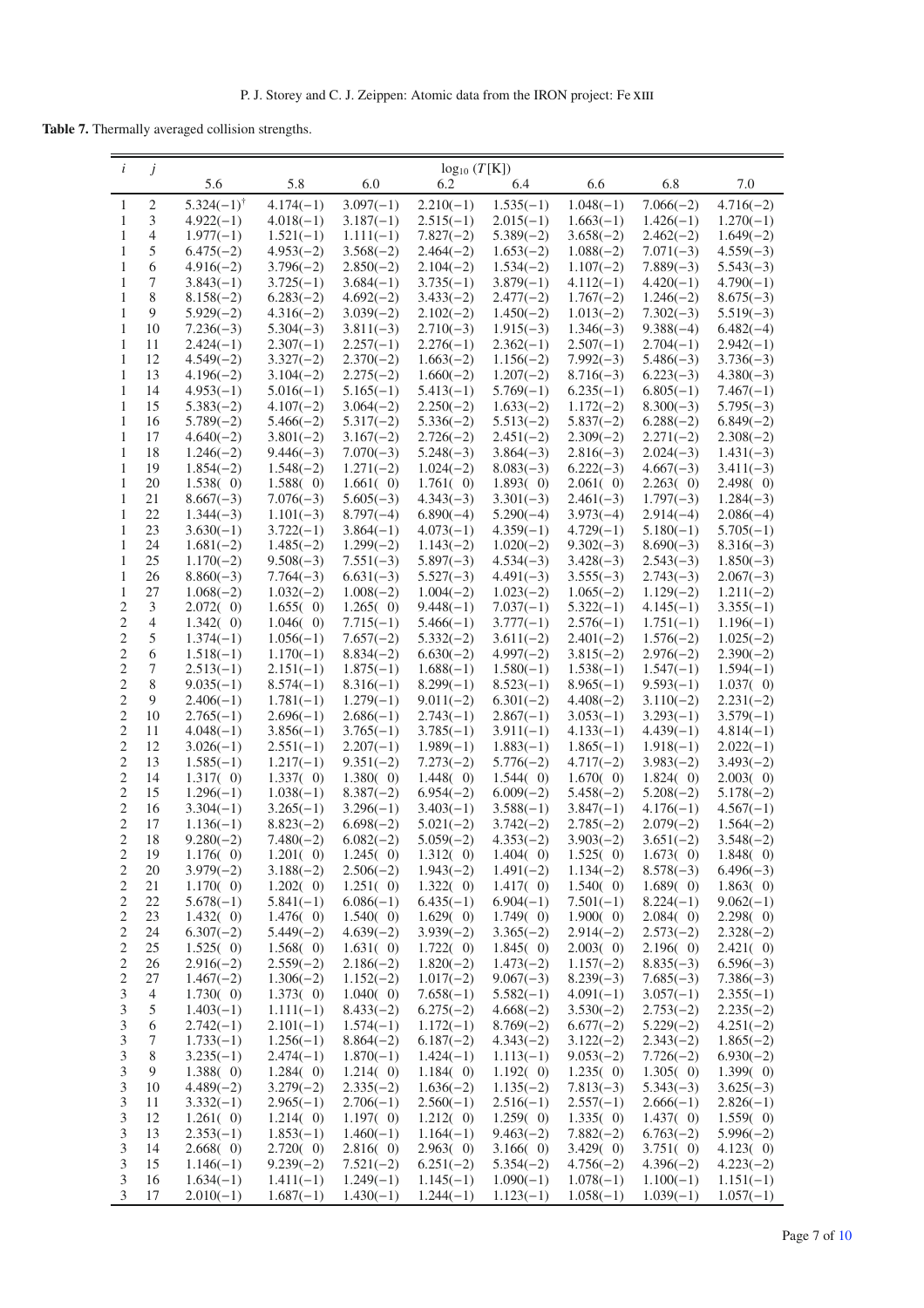**Table 7.** continued.

| $\dot{i}$     | $\dot{J}$ | 5.6                        | 5.8                        | 6.0                        | 6.2                        | $log_{10} (T[K])$<br>6.4   | 6.6                        | 6.8                        | 7.0                        |
|---------------|-----------|----------------------------|----------------------------|----------------------------|----------------------------|----------------------------|----------------------------|----------------------------|----------------------------|
|               |           |                            |                            |                            |                            |                            |                            |                            |                            |
| 3             | 18        | $2.309(-1)$                | $1.849(-1)$                | $1.463(-1)$                | $1.165(-1)$                | $9.478(-2)$                | $7.975(-2)$                | $6.996(-2)$                | $6.411(-2)$                |
| 3             | 19        | 1.338(0)                   | 1.360(0)                   | 1.404(0)                   | 1.474(0)                   | 1.574(0)                   | 1.704(0)                   | 1.866(0)                   | $2.056(-0)$                |
| 3             | 20        | $3.790(-1)$                | $3.805(-1)$                | $3.884(-1)$                | $4.039(-1)$                | $4.279(-1)$                | $4.606(-1)$                | $5.018(-1)$                | $5.506(-1)$                |
| 3             | 21        | $8.007(-2)$                | $6.345(-2)$                | $4.900(-2)$                | $3.715(-2)$                | $2.775(-2)$                | $2.047(-2)$                | $1.498(-2)$                | $1.104(-2)$                |
| 3<br>3        | 22<br>23  | $1.093(-2)$<br>$4.732(-1)$ | $8.817(-3)$<br>$4.815(-1)$ | $6.935(-3)$<br>$4.962(-1)$ | $5.354(-3)$<br>$5.194(-1)$ | $4.069(-3)$<br>$5.525(-1)$ | $3.045(-3)$<br>$5.963(-1)$ | $2.243(-3)$<br>$6.507(-1)$ | $1.627(-3)$<br>$7.149(-1)$ |
| 3             | 24        | 5.585(0)                   | $5.750(-0)$                | 5.993(0)                   | 6.336(0)                   | 6.797(0)                   | 7.387(0)                   | 8.107(0)                   | 8.947(0)                   |
| 3             | 25        | 2.091(0)                   | 2.149(0)                   | 2.236(0)                   | 2.360(0)                   | 2.527(0)                   | 2.742( 0)                  | 3.005(0)                   | 3.312(0)                   |
| 3             | 26        | $2.387(-1)$                | $2.343(-1)$                | $2.326(-1)$                | $2.350(-1)$                | $2.421(-1)$                | $2.542(-1)$                | $2.713(-1)$                | $2.933(-1)$                |
| 3             | 27        | $2.316(-2)$                | $1.975(-2)$                | $1.647(-2)$                | $1.352(-2)$                | $1.099(-2)$                | $8.882(-3)$                | $7.189(-3)$                | $5.866(-3)$                |
| 4             | 5         | $6.635(-1)$                | $5.830(-1)$                | $5.118(-1)$                | $4.564(-1)$                | $4.169(-1)$                | $3.910(-1)$                | $3.751(-1)$                | $3.661(-1)$                |
| 4             | 6         | $9.740(-2)$                | $7.071(-2)$                | $4.937(-2)$                | $3.359(-2)$                | $2.251(-2)$                | $1.500(-2)$                | $1.001(-2)$                | $6.742(-3)$                |
| 4             | 7         | $1.633(-1)$                | $1.251(-1)$                | $9.510(-2)$                | $7.272(-2)$                | $5.658(-2)$                | $4.529(-2)$                | $3.767(-2)$                | $3.278(-2)$                |
| 4             | 8         | $2.773(-1)$                | $2.090(-1)$                | $1.548(-1)$                | $1.141(-1)$                | $8.446(-2)$                | $6.318(-2)$                | $4.807(-2)$                | $3.741(-2)$                |
| 4             | 9         | $5.203(-1)$                | $4.096(-1)$                | $3.220(-1)$                | $2.577(-1)$                | $2.136(-1)$                | $1.855(-1)$                | $1.695(-1)$                | $1.624(-1)$                |
| 4             | 10        | $3.670(-2)$                | $2.626(-2)$                | $1.828(-2)$                | $1.249(-2)$                | $8.429(-3)$                | $5.643(-3)$                | $3.752(-3)$                | $2.480(-3)$                |
| 4             | 11        | $1.252(-1)$                | $9.444(-2)$                | $7.080(-2)$                | $5.376(-2)$                | $4.207(-2)$                | $3.441(-2)$                | $2.967(-2)$                | $2.702(-2)$                |
| 4             | 12        | $3.157(-1)$                | $2.289(-1)$                | $1.624(-1)$                | $1.140(-1)$                | $7.988(-2)$                | $5.635(-2)$                | $4.036(-2)$                | $2.961(-2)$                |
| 4             | 13        | $2.077(-0)$                | $2.012(-0)$                | 1.993(0)                   | 2.027(0)                   | 2.112(0)                   | 2.244(0)                   | 2.419(0)                   | 2.629(0)                   |
| 4             | 14        | $1.928(-1)$                | $1.568(-1)$                | $1.308(-1)$                | $1.140(-1)$                | $1.048(-1)$                | $1.018(-1)$                | $1.034(-1)$                | $1.083(-1)$                |
| 4             | 15        | $1.682(-1)$                | $1.415(-1)$                | $1.207(-1)$                | $1.054(-1)$                | $9.511(-2)$                | $8.892(-2)$                | $8.620(-2)$                | $8.631(-2)$                |
| 4             | 16        | 2.543(0)                   | 2.590(0)                   | 2.678()                    | 2.815(0)                   | 3.007(0)                   | 3.254(0)                   | 3.556(0)                   | 3.904(0)                   |
| 4             | 17        | $1.808(-1)$                | $1.426(-1)$                | $1.110(-1)$                | $8.581(-2)$                | $6.606(-2)$                | $5.074(-2)$                | $3.900(-2)$                | $3.012(-2)$                |
| 4             | 18        | $2.174(-1)$                | $1.745(-1)$                | $1.383(-1)$                | $1.084(-1)$                | $8.408(-2)$                | $6.431(-2)$                | $4.843(-2)$                | $3.593(-2)$                |
| 4             | 19        | $1.570(-0)$                | 1.585(0)                   | 1.628(0)                   | 1.702()                    | 1.812(0)                   | $1.957(-0)$                | 2.138(0)                   | $2.350(-0)$                |
| 4             | 20        | $7.925(-2)$                | $7.132(-2)$                | $6.530(-2)$                | $6.133(-2)$                | $5.935(-2)$                | $5.923(-2)$                | $6.077(-2)$                | $6.377(-2)$                |
| 4             | 21        | 3.166(0)                   | 3.234(0)                   | 3.352(0)                   | 3.529(0)                   | 3.774()                    | 4.091(0)                   | 4.478(0)                   | 4.929(0)                   |
| 4<br>4        | 22<br>23  | $1.383(-2)$<br>$9.660(-2)$ | $1.150(-2)$<br>$8.884(-2)$ | $9.393(-3)$<br>$8.339(-2)$ | $7.534(-3)$<br>$8.034(-2)$ | $5.923(-3)$<br>$7.965(-2)$ | $4.548(-3)$<br>$8.122(-2)$ | $3.401(-3)$<br>$8.489(-2)$ | $2.476(-3)$<br>$9.043(-2)$ |
| 4             | 24        | $2.966(-1)$                | $2.841(-1)$                | $2.778(-1)$                | $2.780(-1)$                | $2.848(-1)$                | $2.984(-1)$                | $3.187(-1)$                | $3.450(-1)$                |
| 4             | 25        | $4.631(-1)$                | $4.607(-1)$                | $4.659(-1)$                | $4.801(-1)$                | $5.044(-1)$                | $5.396(-1)$                | $5.855(-1)$                | $6.413(-1)$                |
| 4             | 26        | 5.240(0)                   | 5.377(0)                   | 5.588(0)                   | 5.896(0)                   | 6.316(0)                   | 6.861(0)                   | 7.531(0)                   | 8.314(0)                   |
| 4             | 27        | $7.081(-2)$                | $6.353(-2)$                | $5.702(-2)$                | $5.205(-2)$                | $4.882(-2)$                | $4.720(-2)$                | $4.688(-2)$                | $4.750(-2)$                |
| 5             | 6         | $1.464(-2)$                | $1.059(-2)$                | $7.334(-3)$                | $4.922(-3)$                | $3.234(-3)$                | $2.095(-3)$                | $1.344(-3)$                | $8.576(-4)$                |
| 5             | 7         | $2.641(-2)$                | $1.946(-2)$                | $1.412(-2)$                | $1.030(-2)$                | $7.714(-3)$                | $6.049(-3)$                | $5.038(-3)$                | $4.473(-3)$                |
| 5             | 8         | $3.787(-2)$                | $2.684(-2)$                | $1.842(-2)$                | $1.235(-2)$                | $8.144(-3)$                | $5.312(-3)$                | $3.438(-3)$                | $2.213(-3)$                |
| 5             | 9         | $5.249(-2)$                | $3.688(-2)$                | $2.511(-2)$                | $1.672(-2)$                | $1.097(-2)$                | $7.129(-3)$                | $4.606(-3)$                | $2.970(-3)$                |
| 5             | 10        | $1.419(-2)$                | $1.162(-2)$                | $9.376(-3)$                | $7.480(-3)$                | $5.885(-3)$                | $4.542(-3)$                | $3.424(-3)$                | $2.517(-3)$                |
| 5             | 11        | $5.438(-2)$                | $4.568(-2)$                | $3.833(-2)$                | $3.249(-2)$                | $2.803(-2)$                | $2.478(-2)$                | $2.257(-2)$                | $2.123(-2)$                |
| 5             | 12        | $6.549(-2)$                | $5.113(-2)$                | $3.954(-2)$                | $3.039(-2)$                | $2.318(-2)$                | $1.745(-2)$                | $1.291(-2)$                | $9.349(-3)$                |
| 5             | 13        | $1.101(-1)$                | $7.947(-2)$                | $5.568(-2)$                | $3.820(-2)$                | $2.586(-2)$                | $1.736(-2)$                | $1.158(-2)$                | $7.696(-3)$                |
| 5             | 14        | $1.020(-1)$                | $9.237(-2)$                | $8.619(-2)$                | $8.345(-2)$                | $8.387(-2)$                | $8.702(-2)$                | $9.242(-2)$                | $9.960(-2)$                |
| 5             | 15        | $2.378(-2)$                | $1.839(-2)$                | $1.385(-2)$                | $1.025(-2)$                | $7.478(-3)$                | $5.387(-3)$                | $3.827(-3)$                | $2.677(-3)$                |
| 5             | 16        | $6.586(-1)$                | $6.525(-1)$                | $6.601(-1)$                | $6.825(-1)$                | $7.200(-1)$                | $7.722(-1)$                | $8.378(-1)$                | $9.148(-1)$                |
| 5             | 17        | $3.358(-2)$                | $2.665(-2)$                | $2.058(-2)$                | $1.562(-2)$                | $1.171(-2)$                | $8.674(-3)$                | $6.353(-3)$                | $4.600(-3)$                |
| 5             | 18        | $3.335(-2)$                | $2.756(-2)$                | $2.242(-2)$                | $1.797(-2)$                | $1.414(-2)$                | $1.088(-2)$                | $8.157(-3)$                | $5.955(-3)$                |
| 5             | 19        | $4.243(-2)$                | $3.179(-2)$                | $2.317(-2)$                | $1.659(-2)$                | $1.176(-2)$                | $8.298(-3)$                | $5.833(-3)$                | $4.086(-3)$                |
| 5             | 20        | $2.862(-2)$                | $2.274(-2)$                | $1.782(-2)$                | $1.404(-2)$                | $1.130(-2)$                | $9.444(-3)$                | $8.291(-3)$                | $7.675(-3)$                |
| 5             | 21        | $5.248(-2)$                | $3.906(-2)$                | $2.835(-2)$                | $2.026(-2)$                | $1.436(-2)$                | $1.015(-2)$                | $7.169(-3)$                | $5.059(-3)$                |
| 5             | 22        | $5.403(-3)$                | $4.357(-3)$                | $3.463(-3)$                | $2.715(-3)$                | $2.095(-3)$                | $1.585(-3)$                | $1.172(-3)$                | $8.462(-4)$                |
| 5             | 23        | $2.403(-2)$<br>$1.556(-2)$ | $1.803(-2)$                | $1.340(-2)$<br>$8.799(-3)$ | $9.951(-3)$                | $7.459(-3)$<br>$4.672(-3)$ | $5.699(-3)$<br>$3.322(-3)$ | $4.486(-3)$<br>$2.320(-3)$ | $3.675(-3)$<br>$1.594(-3)$ |
| 5<br>5        | 24<br>25  | $2.464(-2)$                | $1.180(-2)$<br>$1.867(-2)$ | $1.382(-2)$                | $6.461(-3)$<br>$1.005(-2)$ | $7.207(-3)$                | $5.101(-3)$                | $3.560(-3)$                | $2.449(-3)$                |
| $\mathfrak s$ | 26        | $4.375(-2)$                | $3.737(-2)$                | $3.258(-2)$                | $2.933(-2)$                | $2.743(-2)$                | $2.661(-2)$                | $2.663(-2)$                | $2.721(-2)$                |
| 5             | 27        | 2.179(0)                   | 2.247(0)                   | 2.347(0)                   | 2.485(0)                   | $2.670(-0)$                | 2.905(0)                   | 3.190(0)                   | 3.521(0)                   |

**Notes.** The indices  $(j, i)$  correspond to the levels as shown in Table 5. <sup>(†)</sup> In this table, 5.324(−1) denotes 5.324 × 10<sup>-1</sup>.

systematically lower than their own values at higher temperatures, which they attribute to the calculation of Gupta & Tayal (1998) only extending to 60 Ryd. In Fig. 7 we compare our results with those of Gupta & Tayal (1998) at  $5 \times 10^6$  K for strong optically allowed transitions. This figure indeed shows that the results of Gupta & Tayal (1998) are systematically lower at this temperature for this set of transitions. If, however, we compare results for transitions which do not satisfy the rigorous electric dipole selection rules also at  $5 \times 10^6$  K (Fig. 8), we find good agreement, now with the exception of transition 1−5.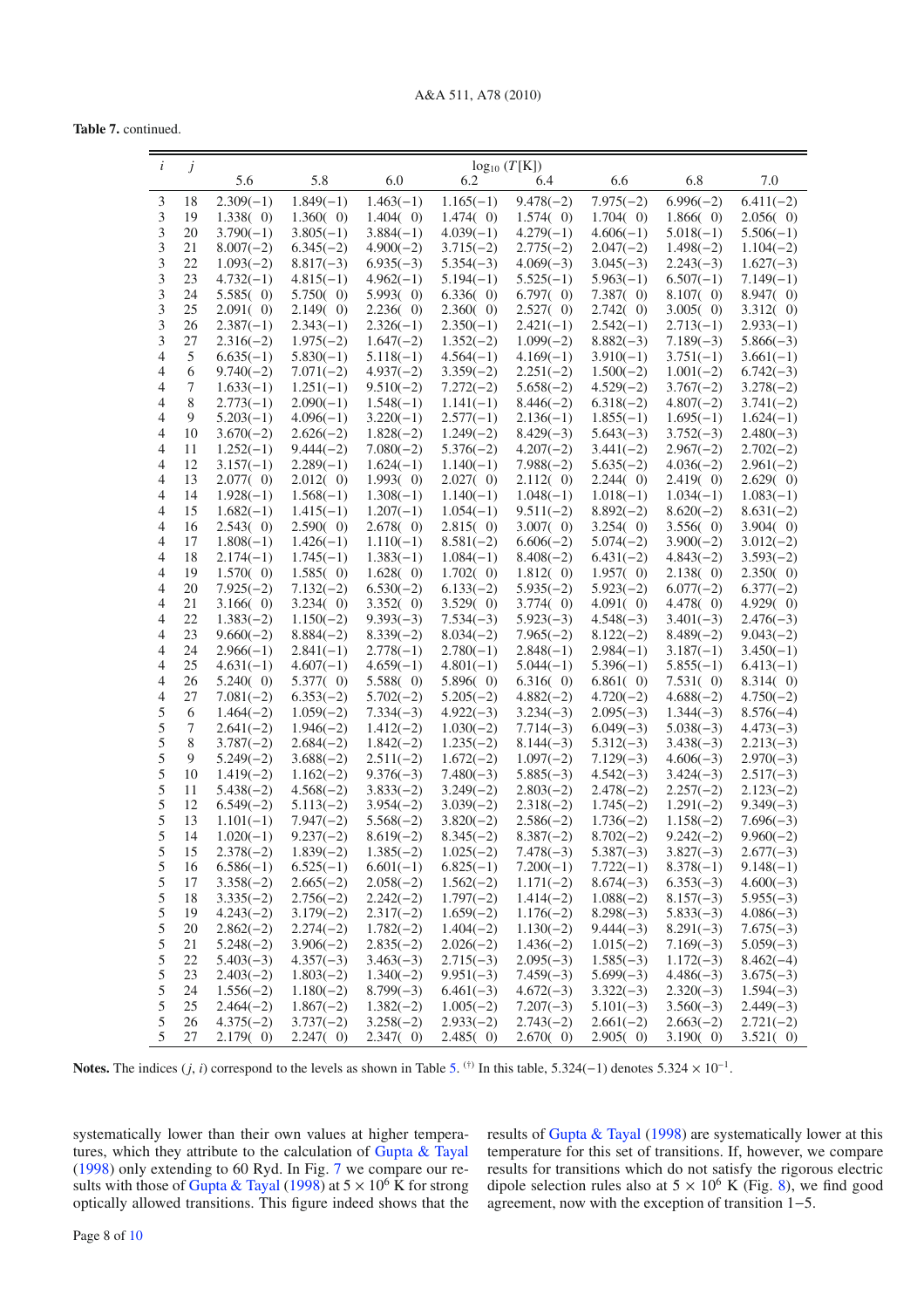|  | P. J. Storey and C. J. Zeippen: Atomic data from the IRON project: Fe XIII |  |  |  |
|--|----------------------------------------------------------------------------|--|--|--|
|  |                                                                            |  |  |  |

**Table 8.** Transition probabilities  $(A_{ii}, \text{units } s^{-1})$  calculated with the target (Table 4).

|               |                               | $A_{ji}$    | Ĵ  | $\iota$ | $A_{ii}$    |    | $\iota$ | $A_{ji}$  |    | l  | $A_{ii}$    |                | $\iota$  | $A_{ii}$    |
|---------------|-------------------------------|-------------|----|---------|-------------|----|---------|-----------|----|----|-------------|----------------|----------|-------------|
| $\mathcal{L}$ |                               | 1.396(1)    | 8  | 3       | 5.131(7)    | 14 | 3       | 3.348(10) | 18 | 12 | 2.082(1)    | 23             | 3        | 1.269(10)   |
| 3             |                               | $6.369(-3)$ | 8  | 4       | 1.084(7)    | 14 | 4       | 6.486(8)  | 18 | 13 | $2.204(-1)$ | 23             | 4        | 1.420(9)    |
| 3             | 2                             | 9.753(0)    | 9  | 3       | $1.330(-9)$ | 14 | 5.      | 4.137(8)  | 18 | 15 | $1.591(-4)$ | 23             | 5.       | 1.183(7)    |
| 4             | 1                             | $3.099(-3)$ | 9  | 4       | 9.857(7)    | 15 | 2       | 1.168(8)  | 18 | 17 | 1.907(1)    | 24             | 3        | 6.461(10)   |
| 4             | 2                             | 6.976(1)    | 10 | 2       | 4.342(9)    | 15 | 3       | 1.532(8)  | 19 | 2  | 1.789(10)   | 24             | 4        | 2.405(9)    |
| 4             | 3                             | 8.414(1)    | 11 |         | 1.309(9)    | 15 | 4       | 3.534(8)  | 19 | 3  | 1.808(10)   | 25             | 2        | 2.384(10)   |
| 5             | 2                             | 1.062(3)    | 11 | 2       | 1.993(9)    | 16 | 1       | 9.499(8)  | 19 | 4  | 1.589(10)   | 25             | 3        | 3.364(10)   |
| 5.            | 3                             | 4.360(0)    | 11 | 3       | 9.593(8)    | 16 | 2       | 5.280(9)  | 20 |    | 4.614(10)   | 25             | 4        | 6.628(9)    |
| 5             | 4                             | 7.614(0)    | 11 | 4       | 5.629(7)    | 16 | 3       | 1.078(9)  | 20 | 2  | 2.667(8)    | 26             | 3        | 3.427(9)    |
| 6             | $\mathfrak{D}_{\mathfrak{p}}$ | 5.394(6)    | 11 | 5       | 2.285(7)    | 16 | 4       | 2.967(10) | 20 | 3  | 7.082()9)   | 26             | 4        | 6.852(10)   |
| 6             | 3                             | $8.800(-6)$ | 12 | 2       | 4.430(8)    | 16 | 5       | 4.243(9)  | 20 | 4  | 7.986(8)    | 27             |          | 3.527(8)    |
| 6             | 4                             | $2.370(-5)$ | 12 | 3       | 3.458(9)    | 17 | 3       | 3.358(8)  | 20 | 5  | 5.201(7)    | 27             | 2        | 1.481(8)    |
| 7             |                               | 1.365(9)    | 12 | 4       | $5.306(-6)$ | 17 | 4       | 2.161(7)  | 21 | 2  | 2.039(10)   | 27             | 3        | 5.872(4)    |
| 7             | 2                             | 3.551(8)    | 13 | 2       | $7.750(-7)$ | 18 | 3       | 2.598(1)  | 21 | 3  | 8.821(7)    | 27             | 4        | 1.235(8)    |
| 7             | 3                             | 1.306(7)    | 13 | 3       | 1.042(8)    | 18 | 4       | 2.256(1)  | 21 | 4  | 3.649(10)   | 27             | 5        | 5.636(10)   |
| 7             | 4                             | 2.885(7)    | 13 | 4       | 5.464(9)    | 18 | 6       | 4.352(0)  | 22 | 2  | 4.659(10)   | $\overline{0}$ | $\Omega$ | $0.000(-0)$ |
|               | 5.                            | 2.677(6)    | 14 | 1       | 6.878(9)    | 18 | 8       | 1.111(1)  | 23 | 1  | 8.189(9)    | 0              | $\Omega$ | 0.000(0)    |
| 8             |                               | 1.562(9)    | 14 | 2       | 1.705(10)   | 18 | 9       | 1.424(1)  | 23 | 2  | 4.047(10)   | $\overline{0}$ | $\Omega$ | 0.000(0)    |

**Notes.** The indices (*j*, *i*) correspond to the levels as shown in Table 5.



**[Fig. 8.](http://dexter.edpsciences.org/applet.php?DOI=10.1051/0004-6361/200912689&pdf_id=8)** Comparison of thermally averaged collision strengths at  $5 \times$  $10^6$  K from the present work and from Gupta & Tayal (1998). Transitions are included between the three energetically lowest levels and all levels of the  $3s^2\pi^3$  and  $3s^2\pi^3$  configurations which which do not satisfy the rigorous electric dipole selection rule between LSJ levels.

Thus at the higher temperatures, the thermally averaged collision strengths of Gupta & Tayal (1998) are systematically lower than the present work but only for the strong electric dipole allowed transitions. This picture is consistent with the reason put forward by Aggarwal & Keenan (2005) since the collision strengths for the allowed transitions are increasing with energy and therefore particularly sensitive to the absence of data beyond 60 Ryd.

The discrepancy for the 1−5 transition  $(3s^2 3p^2 3p_0 3s^2 3p^2 1S_0$ , has also been noted by Aggarwal & Keenan (2005) as being due to an earlier bug in the *R*-matrix code which caused the collision strengths between  $J = 0$  states of the same parity to be overestimated.

Aggarwal & Keenan (2005) also draw attention to the increasingly large differences in thermally averaged collision strengths between their work and that of Gupta & Tayal (1998) as the electron temperature is reduced. In Fig. 9 we compare our results with those of both Aggarwal  $\&$  Keenan (2005) and Gupta & Tayal (1998) for the transitions among the levels of the lowest  $3s^2 3p^3$  configuration at  $10^5$  K. The differences between all



**[Fig. 9.](http://dexter.edpsciences.org/applet.php?DOI=10.1051/0004-6361/200912689&pdf_id=9)** Comparison of thermally averaged collision strengths at  $10^5$  K from the present work and from Gupta & Tayal (1998) (filled circles) and Aggarwal & Keenan (2004) (open diamonds). Transitions are included between the five energetically lowest levels.

three calculations are significantly larger than those found at the higher temperatures but no clear picture emerges. The average absolute percentage difference between our results and those of Gupta & Tayal (1998) is 19% while for Aggarwal & Keenan  $(2004)$  it is 21%. The maximum differences are 43% and 44% respectively. The lower the temperature, the more the thermally averaged collision strengths depend on a few near threshold resonances, the uncertainty in the positions of which becomes increasingly important. It is our view that the scatter in the results at  $10<sup>5</sup>$  K is a measure of the real uncertainty in the published low temperature results at present. Further work is needed to examine the convergence of the low temperature thermally averaged collision strengths as target size is increased.

Tables of the thermally averaged collision strengths for all 114 levels will be made available in electronic form at the Centre de Données astronomiques de Strasbourg (CDS). The results deposited at the CDS will also include a full set of radiative transition probabilities. In Table 8, we give the radiative transition probabilities for the 27 levels of the three energetically lowest configurations as calculated in the 72CF calculation with